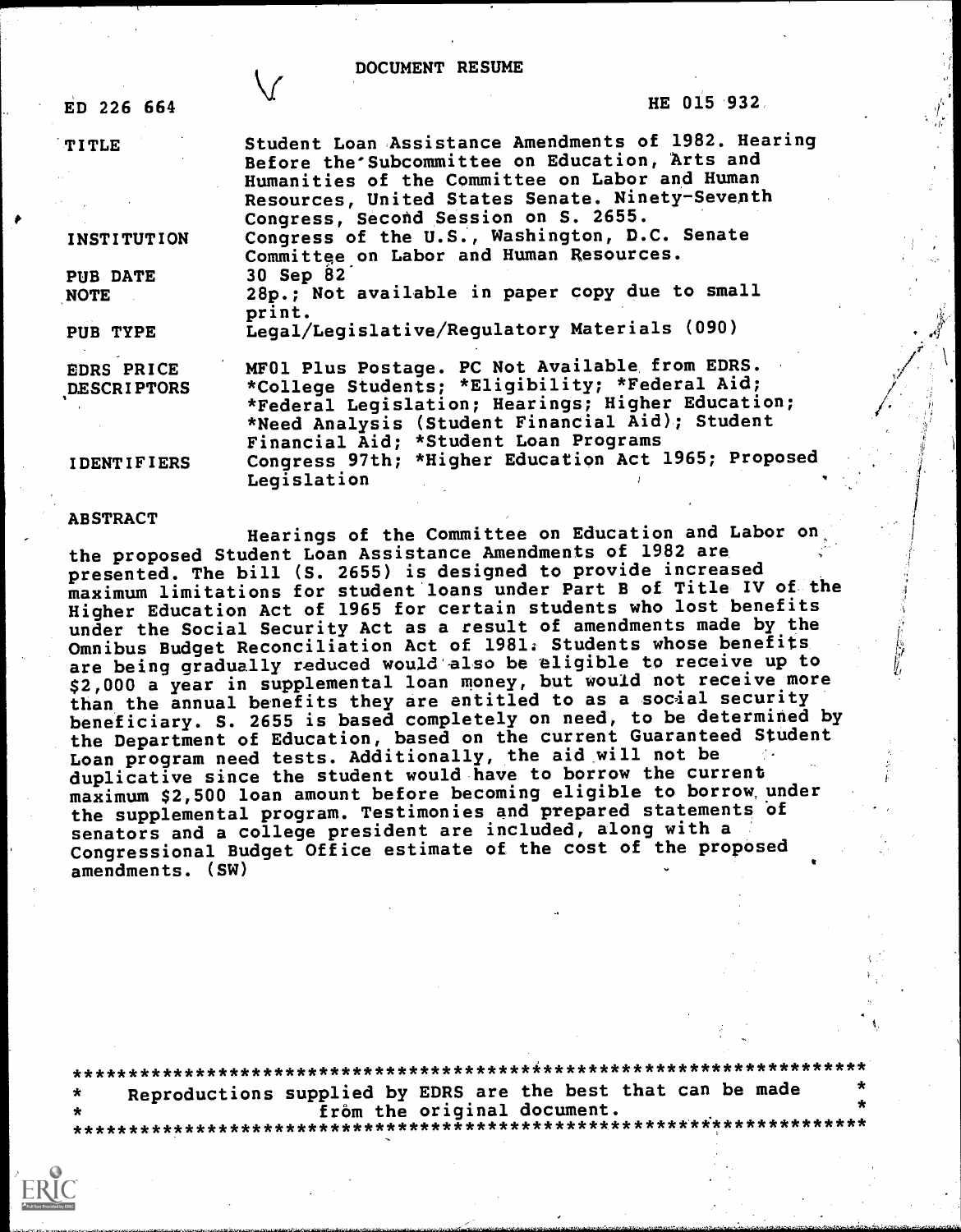# ED226664

 $21595$ 

# STUDENT LOAN ASSISTANCE  $\eta \nmid \mathcal{E}$ AMENDMENTS OF 1982

# **HEARING**

### BEFORE THE

SUBCOMMITTEE ON EDUCATION, ARTS AND HUMANITIES

OF THE

# COMMITTEE ON LABOR AND HUMAN RESOURGES UNITED STATES SENATE

# NINETY-SEVENTH CONGRESS

SECOND SESSION

ON

# S. 2655

TO PROVIDE INCREASED MAXIMUM LIMITATIONS FOR STUDENT LOANS UNDER PART B OF TITLE IV OF THE HIGHER EDUCATION ACT OF 1965 FOR CERTAIN STUDENTS WHO LOST BENEFITS UNDER THE SOCIAL SECURITY ACT AS A RESULT OF AMENDMENTS MADE BY THE OMNIBUS BUDGET RECONCILIATION ACT OF 1981

# SEPTEMBER 30, 1982



U.S. DEPARTMENT OF EDUCATION NATIONAL INSTITUTE OF EDUCATION EDUCATIONAL RESOURCES INFORMATION CENTER IERIC)

is document has been reproduced as received from the Person or organization originating it.

Minor changes have been made to improve reproduction quality.

Points of view or opinions stated in this docu ment do not necessarily represent official NIE position or policy.

Printed for the use of the Committee 'on Labor and Human Resources

U.S. GOVERNMENT PRINTING OFFICE 11-629 O WASHINGTON : 1982

2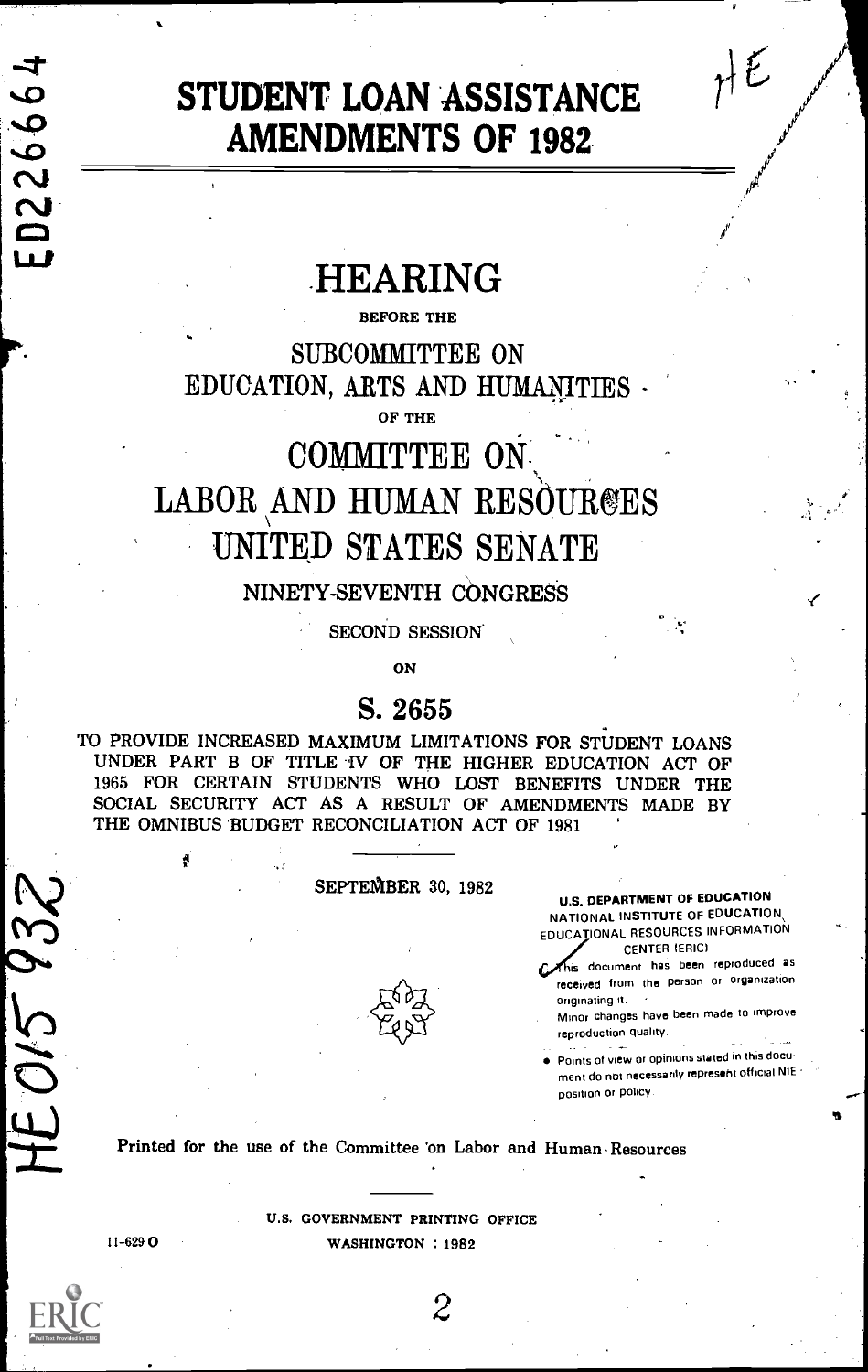# COMMITTEE ON LABOR AND HUMAN RESOURCES

ORRIN G. HATCH, Utah, Chairman

ROBERT T. STAFFORD, Vermont DAN QUAYLE, Indiana PAULA HAWKINS, Florida<br>DON NICKLES, Oklahoma DON NICKLES, Oklahoma LOWELL P. WEICKER, JR., Connecticut GORDON J. HUMPHREY, New Hampshire JEREMIAH DENTON, Alabama JOHN P. EAST, North Carolina<br>GEORGE W. PRITTS, Jr., Chief Counsel

EDWARD M. KENNEDY, Massachusetts<br>JENNINGS RANDOLPH, West Virginia CLAIBORNE PELL, Rhode Island<br>THOMAS F. EAGLETON, Missouri THOMAS F. EAGLETON, Missouri<br>DONALD W. RIEGLE, Jr., Michigan<br>HOWARD M. METZENBAUM, Ohio SPARK M. MATSUNAGA, Hawaii

RENN M. PATCH, Staff Director and General Counsel RENN M. PATCH, Staff Directot and General Counsel<br>LAWRENCE C. HOROWITZ, M.D., Minority Staff Director

# SUBCOMMITTEE ON EDUCATION, ARTS AND HUMANITIES

DAN QUAYLE, Indiana<br>LOWELL P. WEICKER, Jr. Connecticut JENNINGS RANDOLPH, West Virginia<br>LENEMIAH DENTON Alabama<br>THOMAS F. EAGLETON, Missouri JEREMIAH DENTON, Alabama ORRIN G. HATCH, Utah '(Ex Officio)

ROBERT T. STAFFORD, Vermont, Chairman<br>Carolina CLAIBORNE PELL, Rhode Island JOHN P. EAST, North Carolina CLAIBORNE PELL, 'Rhode Island DAN QUAYLE, Indiana EDWARD M. KE1EDY, Massachusetts

> POLLY GAULT, Professional Staff Member DAVID V. EVANS, Minority Professional Staff Member

> > $(II)$

З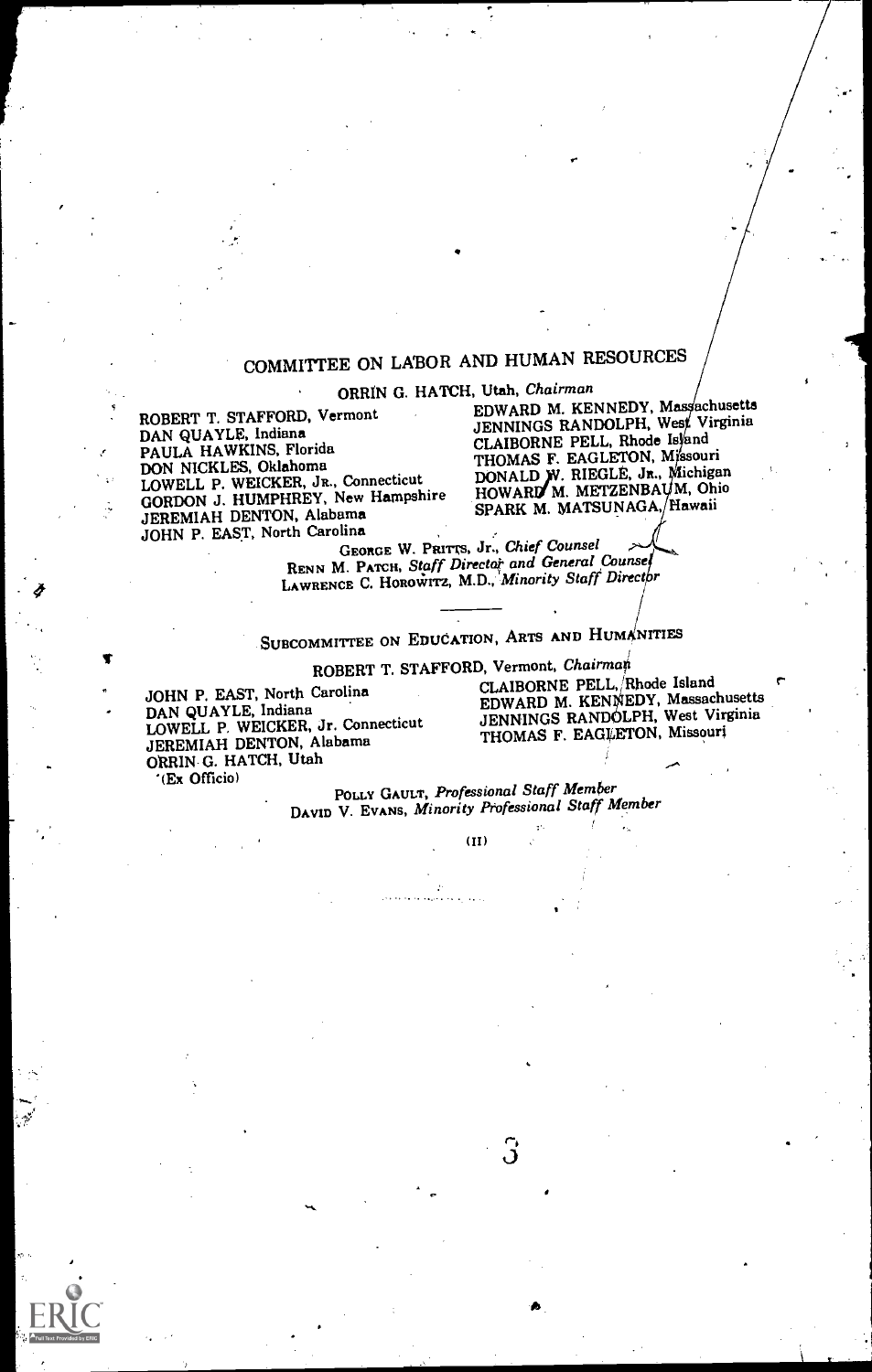# **CONTENTS**

لح

# CHRONOLOGICAL LIST OF WITNESSES

# THURSDAY, SEPTEMBER 30, 1982

| Pell, Hon. Claiborne, a U.S. Senator from the State of Rhode Island<br>Ford, Hon. Wendell H., a U.S. Senator from the State of Kentucky         | Page |  |
|-------------------------------------------------------------------------------------------------------------------------------------------------|------|--|
| <b>STATEMENTS</b>                                                                                                                               |      |  |
| Ford, Hon. Wendell H., a U.S. Senator from the State of Kentucky                                                                                |      |  |
| Pell, Hon. Claiborne, a U.S. Senator from the State of Rhode Island<br>Randolph, Hon. Jennings, a U.S. Senator from the State of West Virginia, |      |  |
| Zacharias, Donald W., president, Western Kentucky University                                                                                    | 21   |  |

# ADDITIONAL INFORMATION

Communications to:

ికిక

| Ford, Hon. Wendell H., a U.S. Senator from the State of Kentucky, from |    |
|------------------------------------------------------------------------|----|
| Alice M. Rivlin, Director, Congressional Budget Office, June 3, 1982   |    |
|                                                                        | 13 |

(HI)

 $\boldsymbol{4}$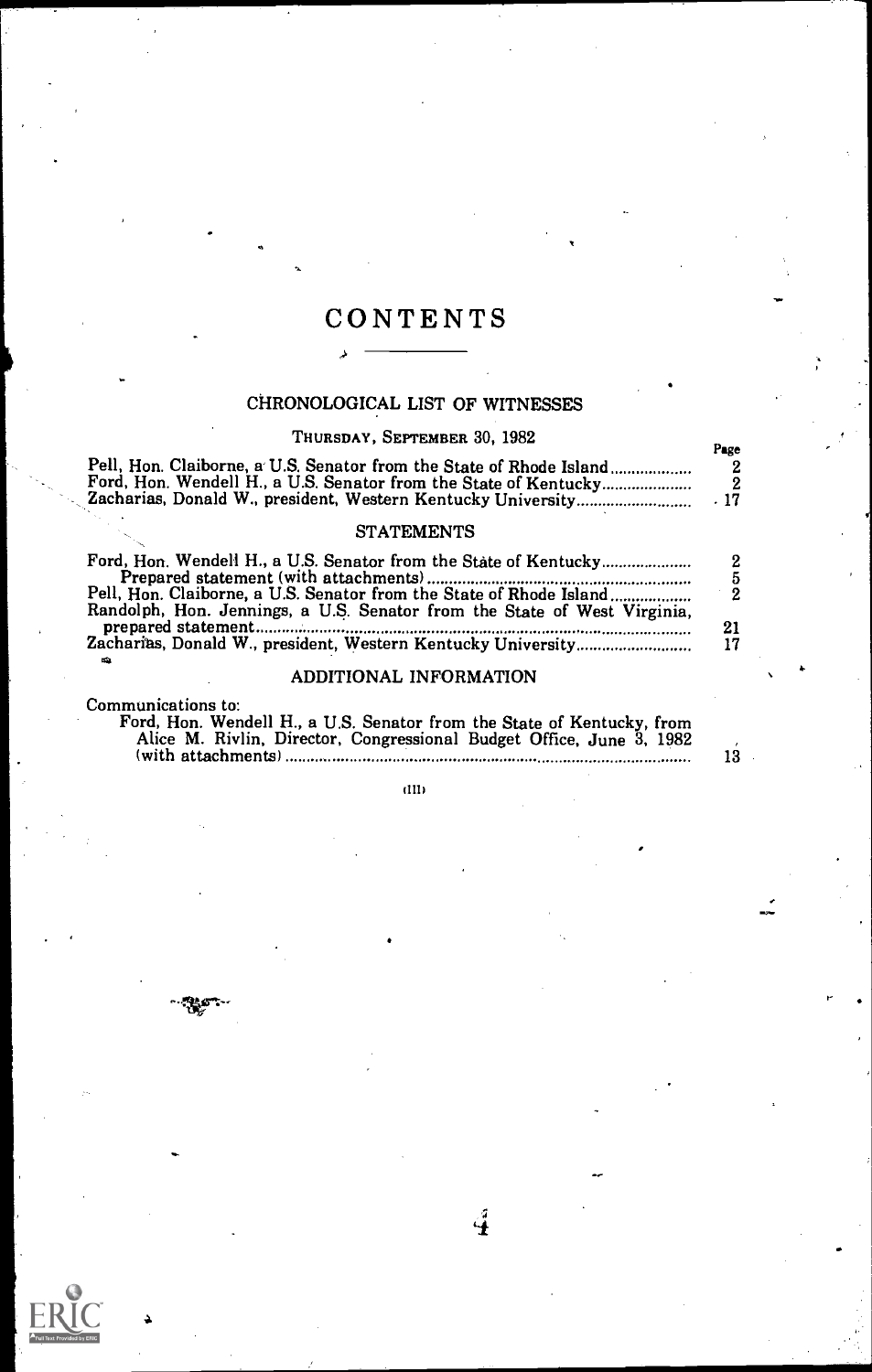# STUDENT LOAN ASSISTANCE AMENDMENTS OF 1982

# THURSDAY, SEPTEMBER 30, 1982

### U.S. SENATE,

SUBCOMMITTEE ON EDUCATION, ARTS AND.HUMANITIES, COMMITTEE ON LABOR AND HUMAN RESOURCES,

Washington, D.C.

 $\sim$ 

The subcommittee met, pursuant to notice, at 10:05 a.m., in room 4232, Dirksen Senate Office Building, Senator Robert T. Stafford (chairman of the subcommittee) presiding.<br>Present: Senators Stafford and Pell.

Senator STAFFORD. The Subcommittee on Education, Arts and Humanities will please come to order.

The hearing this morning is on S. 2655, Student Loan Assistance<br>Amendmerits of 1982, sponsored by our distinguished colleague and friend, the Honorable Wendell H. Ford, U.S. Senator. Senator Ford, we are very happy to welcome you here. I believe you are accompa-

I was telling the staff earlier that the name Zacharias sticks in my memory because in the early parts of World War II I encountered a Captain Zacharias who commanded one of our cruisers in an excursion west of Honolulu. I do not know whether he was re-

Mr. ZACHARIAS. I wish I could claim him. No, he is not, as far as

I know.<br>Senator Starford. I know he enjoyed recounting the fact that he was listening to President Roosevelt making statements over the radio about the Japanese saying we will hit them again and again and again. Each time Roosevelt said again, another stick of bombs from some Japanese bombers went off near Captain Zacharias'

ship. This bill which we are considering today will make changes in the Higher Education Act of 1965 and assist social security beneficiaries in pursuing their education. Specifically, this bill would increase the maximum limitations of student loans for those students who have lost education benefits under the Social Security Act. Several of the current student loan programs would be affected by these amendments.

As chairman of the Subcommittee on Education, I welcome the Senator from Kentucky and look forward to listening to his testimony on this important bill.<br>Without objection, at this point in the record we will insert a

statement from my colleague, Senator Pell.





5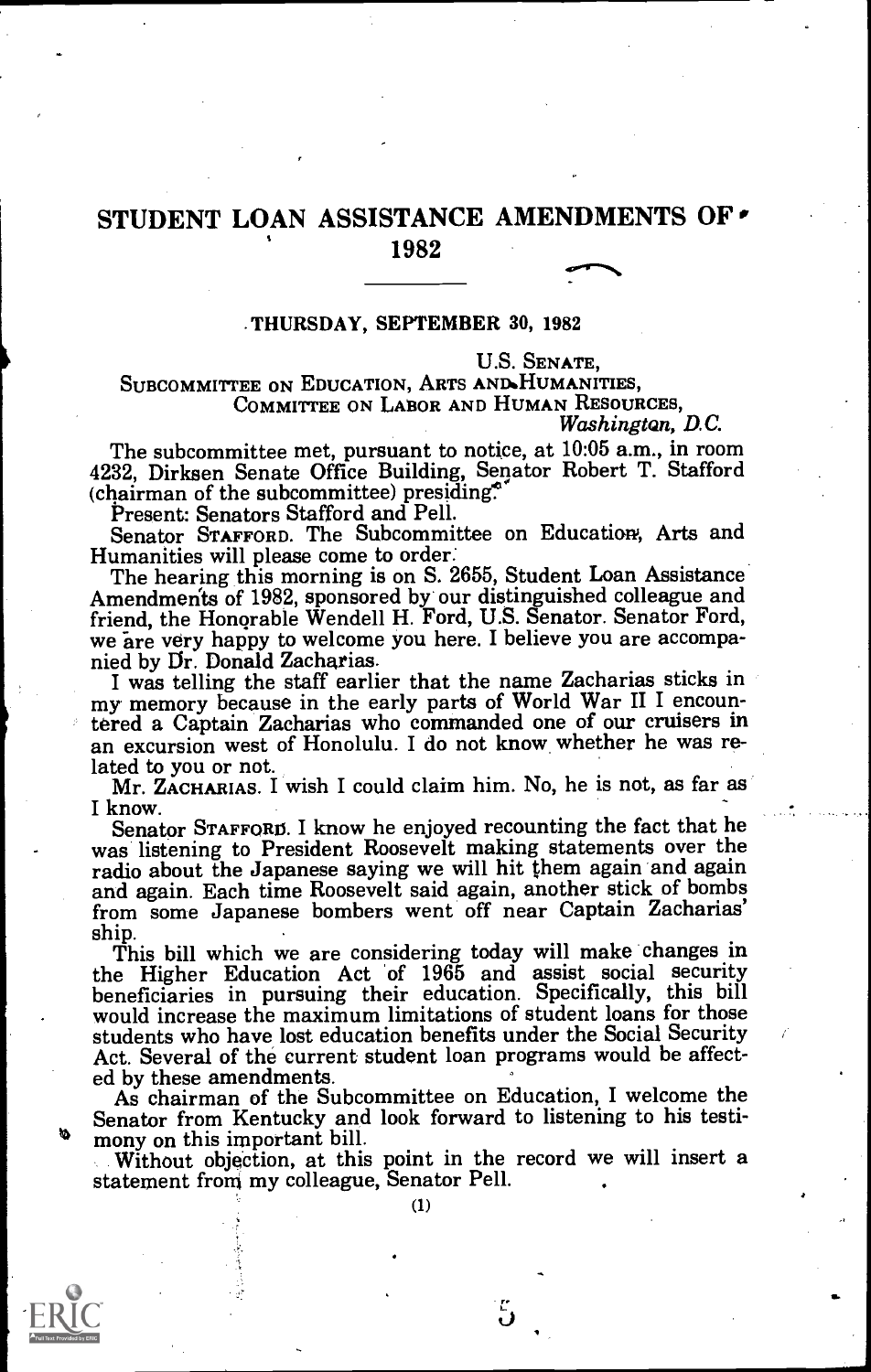# [The prepared statement of Senator Pell follows:]

# STATEMENT OF HON. CLAIRBORNE PELL, A U.SASENATOR FROM THE STATE OF RHODE ISLAND

Senator PELL. Mr. Chairman. I want to take this opportunity to commend both you and Senator Ford—Senator Ford for introducing this very important legislation—and you for holding this timely hearing and recognizing the serious situation with which we are confronted in this area.<br>I am proud to be a cosponsor of S. 2655. It would make supple-

ment guaranteed student loans available to students who have had their social security student benefits eliminated as a result of the provisions of the Omnibus Budget Reconciliation Act of 1981. Stu-<br>dents whose benefits are being gradually reduced would also be eli-<br>gible to receive up to \$2,000 a year in supplemental loan money,<br>but would not receive

This legislation would have a profoundly beneficial impact in my home State of Rhode Island. About 2,800 Rhode Island students are having their social security student benefits gradually reduced, and have already had their benefits cut by one-fourth. Another 1,000

new freshmen who in past years would have been eligible for social<br>security student benefits today receive nothing at all:<br>I have strongly supported the restoration of social security stu-<br>dent benefits, and I shall most c future. It is a tragedy today that we have broken a pledge we made to mothers and fathers years ago. We pledged that their untimely death, sometimes in military service to this Nation, would not leave their children unprotected. We said that through programs such as social security benefits, their children would have the opportunity to afford and pursue a higher education. Now, with a parent or parents gone and unable to speak up and remind us of that pledge, those children are seeing that pledge being broken and

This measure will not totally rectify the inequitable situation that now exists with respect to social security student benefits. It that now exists with respect to social security student benefits. It will, however, help make sure that a young man<sup>t</sup> or woman whose benefits have either been cut or eliminated will not face having to drop out of college. interim or stopgap measure, which  $I$  hope will receive favorable consideration.

Mr. Chairman, I look forward to the testimony that will be offered this morning, and I again commend my colleague from Kentucky for his foresight and compassion in introducing this measure. Senator STAFFORD. Senator Ford, welcome.

 $\mathcal{E}_{\mathcal{A}}$ 

## STATEMENT OF HON. WENDELL H. FORD, A U.S. SENATOR FROM THE STATE OF KENTUCKY

Senator FORD. Thank you, Mr. Chairman. I am very pleased to be here to testify in behalf of S. 2655, the Student Loan Assistance Amendments of 1982, which I introduced on June 22 of this year.

ti

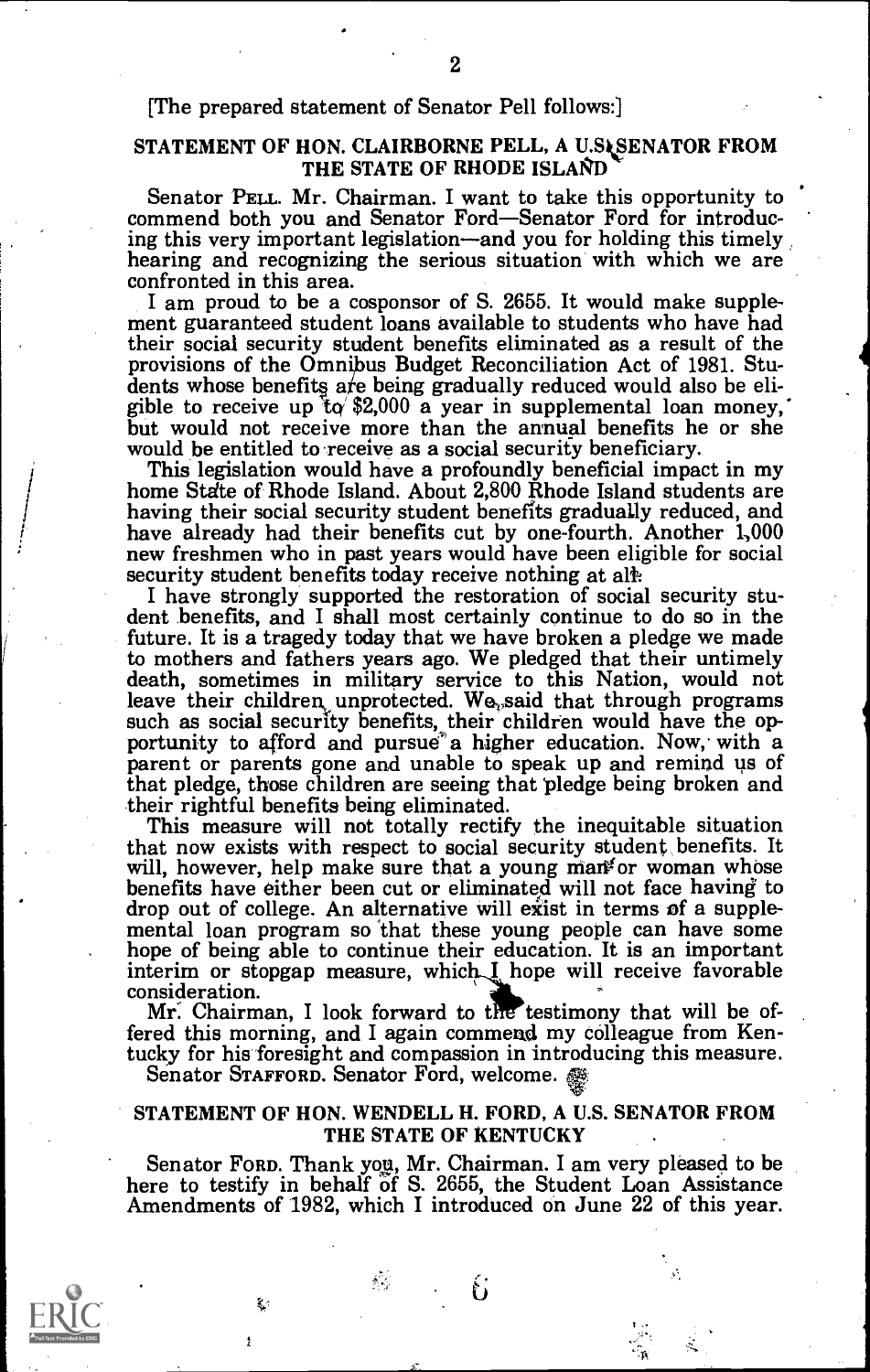By the way, Mr. Chairman, this legislation has 13 cosponsors, 4 of whom are members of this subcommittee. I want to commend you personally and the members of the subcommittee for moving so expeditiously on this important issue, and I thank you for inviting me to testify this morning.

I have a full statement which I ask to be included in the record. I will summarize that.

Senator STAFFORD. Without objection, we will place your full statement in the record, and you may summarize.

[Material referred to follows:]<br>Senator Forp. Mr.` Chairman, last year in the Omnibus Budget Reconciliation Act of 1982, Congress eliminated the Social Security student benefit effective May  $1$  of this year. With very little warning, and in some cases with actual misinformation, hundreds of ardy. Clearly, Mr. Chairman, this action was nothing short of a promise broken by the Government, a reneging of an agreement this Government made with the Social Security-covered worker that in the event of his or her death, disability, or retirement, the children would receive Government assistant in obtaining a College education. No matter what one thinks about the merits of the Social Security student benefit program, and whether it should have been established to begin with, or expanded, or eliminated, the important point here is that these families made financial arrangements based on that Government agreement.<br>The edministration recommended terminating the

The administration recommended terminating the Social Security student benefit based on a 1979 Government Accounting

Office report. Mr. Chairman, here is the important point: That<br>report made a two-part recommendation, And I stress two-part.<br>First, the GAO report recommended that the Social Security stu-<br>dent benefit for postsecondary st second part is that GAO recommended that sufficient financial aid resources be made available to the then Office of Education to make up for the lost benefits. Mr. Chairman, this 'is the crucial issue, I think: that any elimination of these student benefits be ac- companied by steps to ensure that sufficient alternative resources would be available to those students who lost their benefits.

This, Mr. Chairman, has clearly not been the case. For fiscal year 1982, the year elimination of the Social Security student benefit for future students took place, five of the six student aid programs identified by the GAO as possible Social Security student benefit replacement programs experienced funding cuts. And the fiscal year 1982 cuts were only a continuation of the cuts made in

contained in the President's fiscal year 1983 budget request.<br>The argument has been made that the availability of Federal<br>student financial assistance, other than the Social Security student benefit, has increased greatly since 1965, from less than \$300 million in 1965 to about \$7 billion in fiscal year 1981. These figures, however, do not adequately represent what has actually occurred

over those years. During this time, tuition and related costs increased 248 percent at public institutions and by 291 percent at private institutions during the same period. Most recently, costs for the 1981-82 school

fr./



3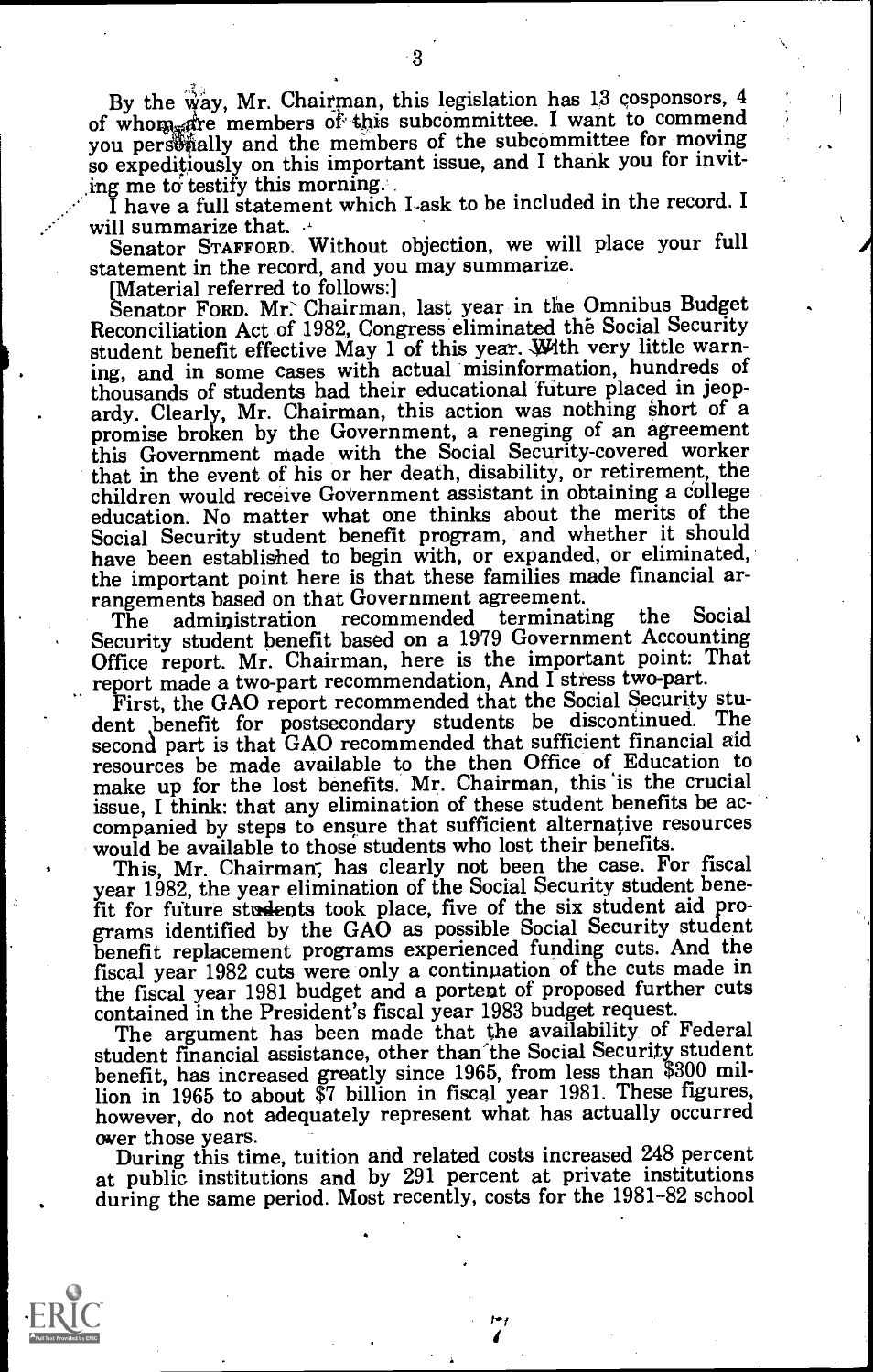year were up 13 percent over the previous year at public institutions and up 13.1 percent at private institutions. The College Board estimates the total cost of attending college in this 1982-83 school year will be an average of 11 percent higher. With these trends, and the recent cuts in other student financial aid programs, it is clear that the second

Yet there is an even more compelling reason to enact legislation such as S. 2655 to provide additional assistance to those former Social Security student beneficiaries. Recent studies by the Nation- al Institute of Independent Colleges and Universities show an alarming decrease in the number of low-income students attending those traditionally higher-cost institutions. The NIICU survey with recent eligibility restrictions and ever-increasing college costs, substantially reduced the number and proportion of low-income students attending independent colleges and universities in 1981.

In the 1979-80 school year, 32.3 percent of the total undergrad-<br>uate enrollment at these schools came from families with adjusted gross income of \$24,000 or less. By the 1981-82 school year, this percentage had declined to 21.1 percent. It is important to note that according to the GAO report, approximately 90 percent of Social Security student benef

Mr. Chairman, I am afraid that we are heading down a course<br>where access to higher education is limited to only the wealthy.<br>This subcommittee knows better than I that such a national policy<br>would fly in the face of all th try to make a higher education available to all. Because of this and because I believe that the hasty termination of the Social Security student benefit represents nothing less than Government backing out on its word, I introduced S. 2655, the Student Loan Assistance Amendments of 1982.<br>Mr. Chairman, I have at least a couple more pages here. I do not

want to take any more of your time. I ask that the balance of my statement be included in the record.

p,

ئ

[The prepared statement of Senator Ford follows:]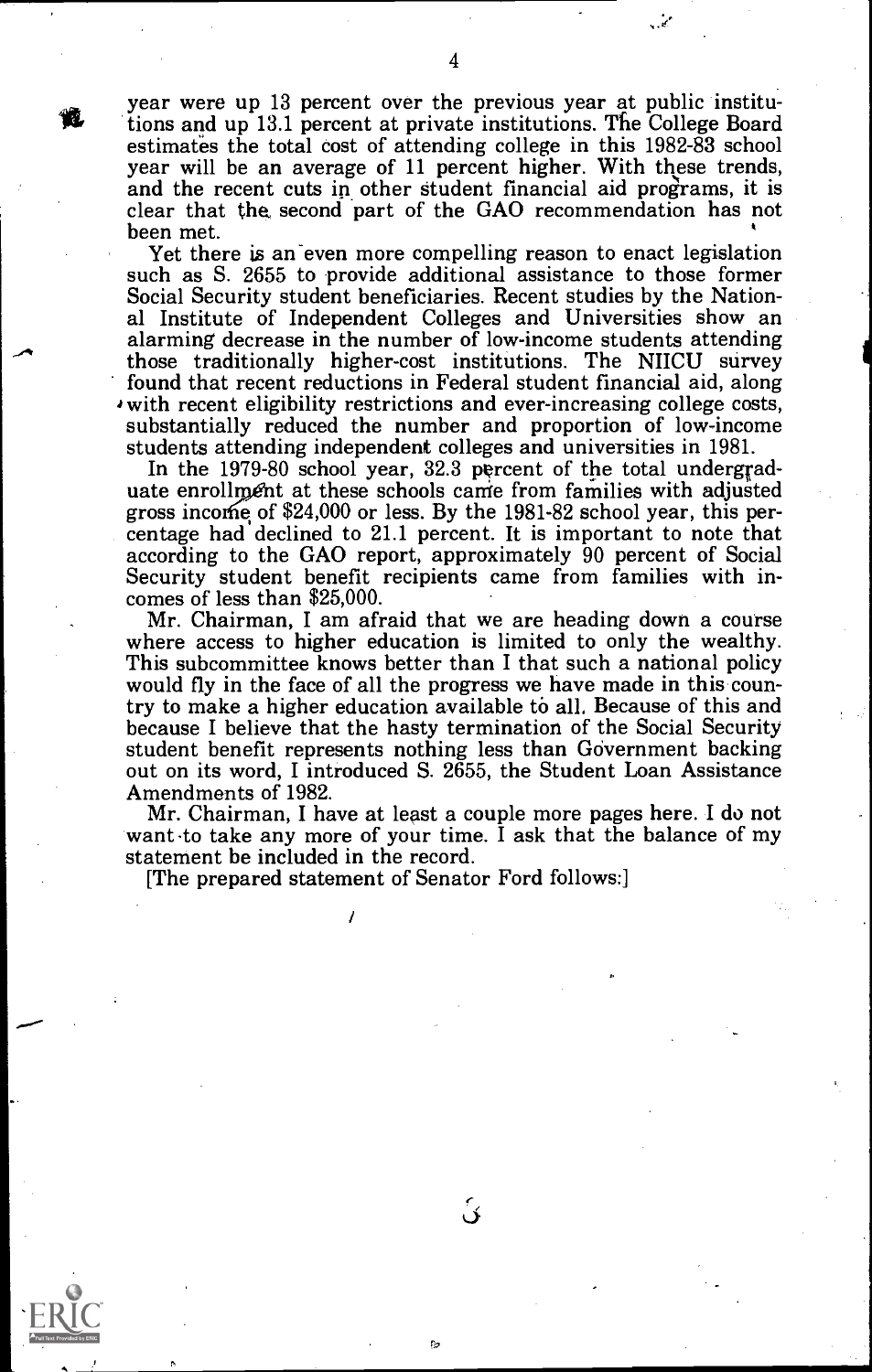Testimony of Senator Wendell H. Ford Subcommittee on Education, Arts, and Humanities<br>S. 2655, The Student Loan Assistance Amendments of 1982 September 30, 1982

Mr. Chairman: I am very pleased to be here today to testify<br>on behalf of S. 2655, the Student Loan Assistance Amendments of<br>1982, which I introduced on June 22nd of this year. This<br>legislation has 13 cosponsors, 4 of which and I thank you for inviting me to testify this morning.

Last year, in the Omnibus Budget Reconciliation Act of 1981, Congress eliminated the Social Security Student Benefit effective May 1 of this year. With very little warning, and in some cases<br>with actual misinformation, hundreds of thousands of :: students with actual misinformation, hundreds of thousands of : students<br>had their educational future placed in jeopardy. Clearly, Mr. Chairman, this action was nothing short of a promise broken by<br>"our government -- a reneging on an agreement this government made<br>with the Social Security-covered worker that in the event of his death, disability, or retirement, his children would receive<br>government assistance in obtaining a college education. Mo matter government assistance in obtaining a college education. Mo matter what one thinks about the merits of the Social Security Student Benefit program, and whether it should have ever been established to begin with, or expanded, or eliminated, the important point is that these families made financial arrangements based on that government agreement.

As word of the elimination of the student benefit filtered down to the states, I began to hear from families and students<br>across *Kept*ucky who had made postSecondary education plans based<br>on the continuation of the student benefit. It soon became very<br>clear to me that many high s make arrangements to enroll in a postsecondary curriculum by the May 1 deadline, and that for many more of the current child<br>beneficiaries, the hope» and dream of a college education was now<br>gone. Mr. Chairman, literally overnight, with little committee<br>debate and no floor debate, the r these families and students.

The Administration recommended terminating the Social Security Student Benefit based on a 1979 Government Accounting Office report. That report made a two-part recommendation, and I stress two-part.<br>First, the GAO report recommended that the Social Security Student<br>Benefit for postsecondary students be discontinued. Secondly, GAO<br>recommended that suffi available to the then-Office of Education, to make up for the lost benefits. This is the crucial issue: that any elimination of these student benefits be accompanied by steps to assure that sufficient alternative resources would be available to those students who lost these benefits.

This has clearly'not been the case. For fiscal year 1982, the year elimination of the Social Security Student Benefit for future

9

 $11-629$   $0-82--2$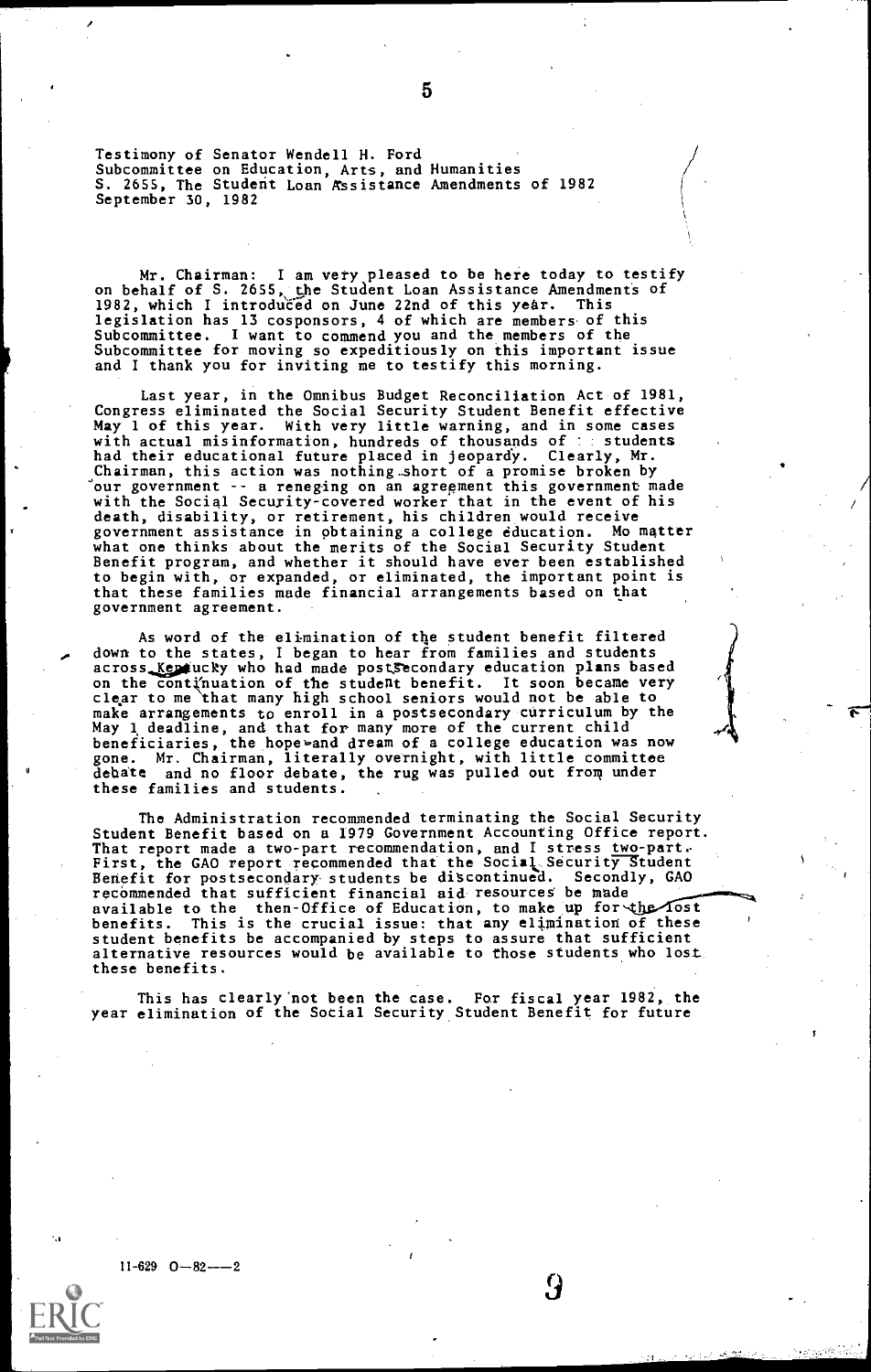students took place, five of the six student aid programs identified by GAO as possible Social Security Student Benefit replacement, programs experienced funding cuts. And the fiscal year 1982 cuts were only a continuation of cuts made in the fiscal year 1981 budget and a portent of proposed further cuts contained in the President's fiscal year 1983 budget request.

The argument has been made that the availability of federal<br>student financial assistance, other than the Social Security Student Benefit, has increased greatly since 1965, from less.than \$300<br>million in 1965 to about \$7 billion in FY 81. These figures,<br>however, do not adequately represent what has actually occurred over those years. During this time, tuition and related costs<br>increased 248% at public institutions and by 291% at private<br>institutions. Most recently, costs for the 1981–82 school year were<br>up 13% over the previous year a at private institutions. And the College Board estimates the total<br>cost of attending college in this, the 1982-83 school year, will be an average of 11% higher. With these trends, and the recent cuts in other student financial aid Rrograms, it is clear that the second part of the GAO recommendation has not been met.

Yet there is an even more compelling reason to enact legislation, such as S. 2655, to provide additional assistance to these former Social Security student beneficiaries. .Recent studies by the National Institute sof Independent Colleges and Universities show an alarming decrease in the number of low income students attending<br>those traditionally higher cost institutions. The NIICU survey<br>found that recent reductions in federal student financial assistance,<br>along with recent eligib along with its containing reduced the number and proportion of low income<br>students attending independent colleges and universities in 1981-82.<br>In the 1979-80 school year, 32.3% of the total undergraduate<br>enrollment came fr or less. By the 1981-82 school year, this percentage had declined to 21.1%. It is important to note that according to the GAO report, approximately 90% of Social Security Student Benefit recipients pproximation, it is with incomes of less than \$25,000. And these<br>figures do not yet reflect elimination of the student benefit; but<br>figures do not yet reflect elimination of the student behall for I think anyone can guess what similar statistics might show for school years following the elimination of the benefits.

I am afraid that we are heading down a course where access to<br>higher education is limited to only the wealthy. This Subcommittee higher concert than I that such a national policy would fly in the<br>face of all the progress we have made in this country to make a<br>higher education available to all. Why should a student be forced<br>higher education availabl to forgo a college education altogether or curtail his ambition to extend an institution outside his community or state simply because<br>he has lost a parent through death, disability or retirement -- a<br>parent who paid into a Social Security system that promised if<br>something happened to tha

 $6 \quad \cdot \quad$ 

-2-

 $\Gamma$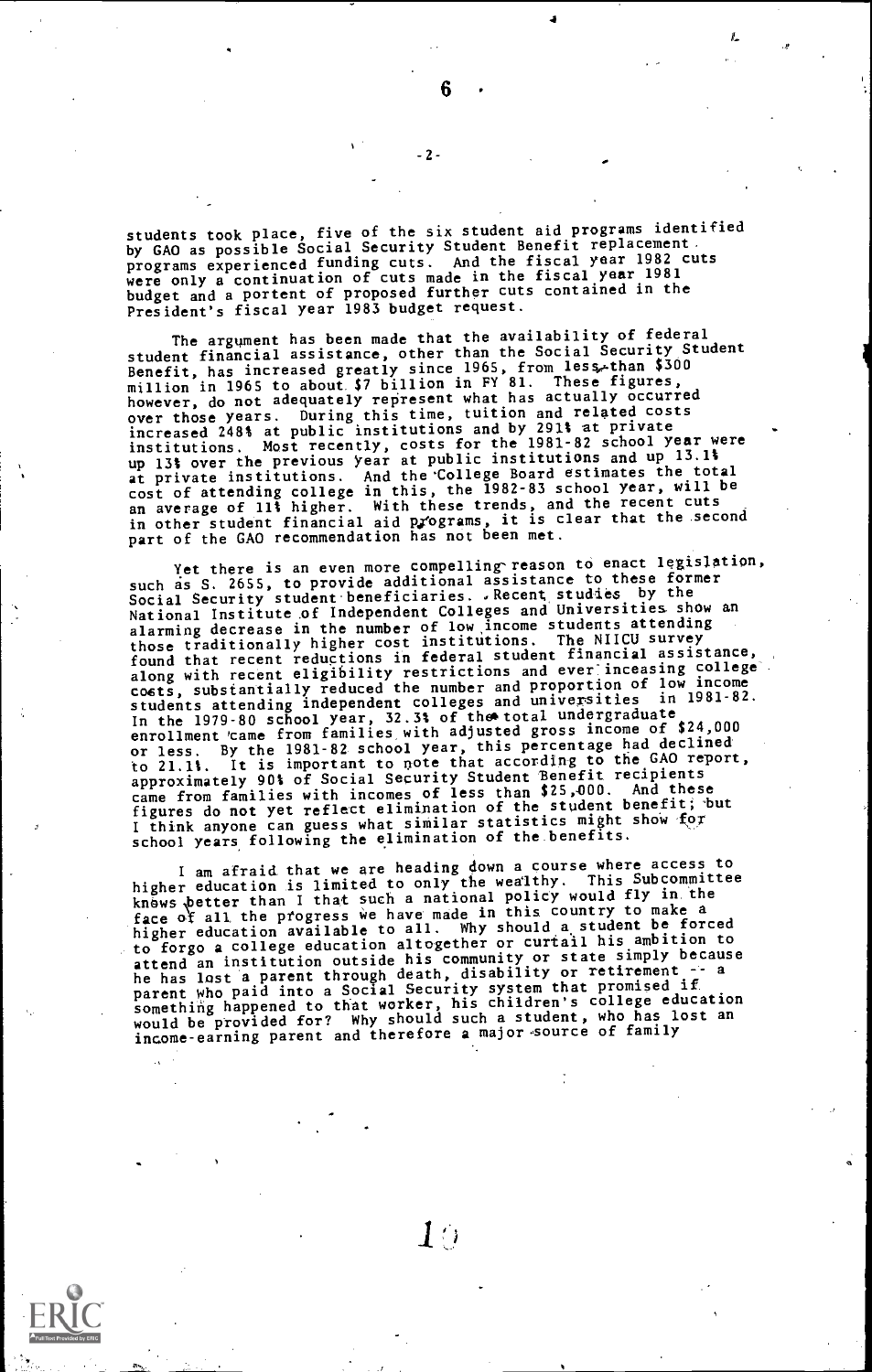income maintenance, be forced to give up his aspirations of attending college simply because he has lost the benefits that were promised to his parent? Why should a capable student who aspires to attend a Harvard or a state university be denied that opportunity simply because his family has a community-college budget and the government assistance he counted on is now gone.

Mr. Chairman, I firmly believe that for such a student,t8 forgo the opportunity to better himself, and consequently our entire economy, through the attainment of'a college education, is not only <u>not</u> in the best interest of this Country, but violates<br>the traditional belief of this Nation that equal educational opportr-ity must be available to all. Because of this, and because I believe that the hastY termination of the Social Security Student Benefit represents nothing less than government backing out on its word to the Social Security-covered worker, I introduced S. 2655, the Student Loan Assistance Amendments of 1982.

This legislation will enable all persons receiving Social Security child benefits, as of any month prior to September 1981, to apply upon enrollment in a postsecondary institution for a supplemental Guaranteed Student Loan. This bill would increase the annual maximum available to eligible Social Security child<br>beneficiaries to the lesser of \$2,000 or the annual amount of the beneficiaries to the lesser of \$2,000 or the annual amount of the<br>Social Security Student Benefit that the child would have been<br>entitled to if not for provisions of the Omnibus Budget Reconcil-<br>iation Act of 1981. Recogni bill provides that the supplemental loan amount be subject to a determination of need, based on the current GSL needs analysis, and<br>will apply to all students regardless of family income level. This will apply to all students regardless of family income level. This<br>is a modest proposal which is not meant to simply reinstate the<br>student benefit under a different name, but to provide assistance<br>to those students who hav this legislation project a \$2 million increase in outlays to the GSL<br>program in fiscal year 1983, increasing to \$155 million in fiscal<br>year 1987. Attached is a copy of the CBO cost estimates for S. 2655.

The Subcommittee has asked me to comment on this approach relative to present law or other proposals. I want to highly commend you, Mr. Chairman, and the Subcommittee, for focusing on<br>this particular issue. Once it has been established that a remedy<br>for the lost Social Security Student Benefit is warranted, and I<br>believe that this has been issue that Congress must address is what form a replacement, or supplemental student aid program should take. This question is at the heart of the issue, and at the heart of this bill.

There can be no doubt that the Social Security system was-, and still is, facing serious financial problems, and the elimination of the Social Security Student Benefit provided an ideal target for budget cuts in the program. The Administration estimated the

-3-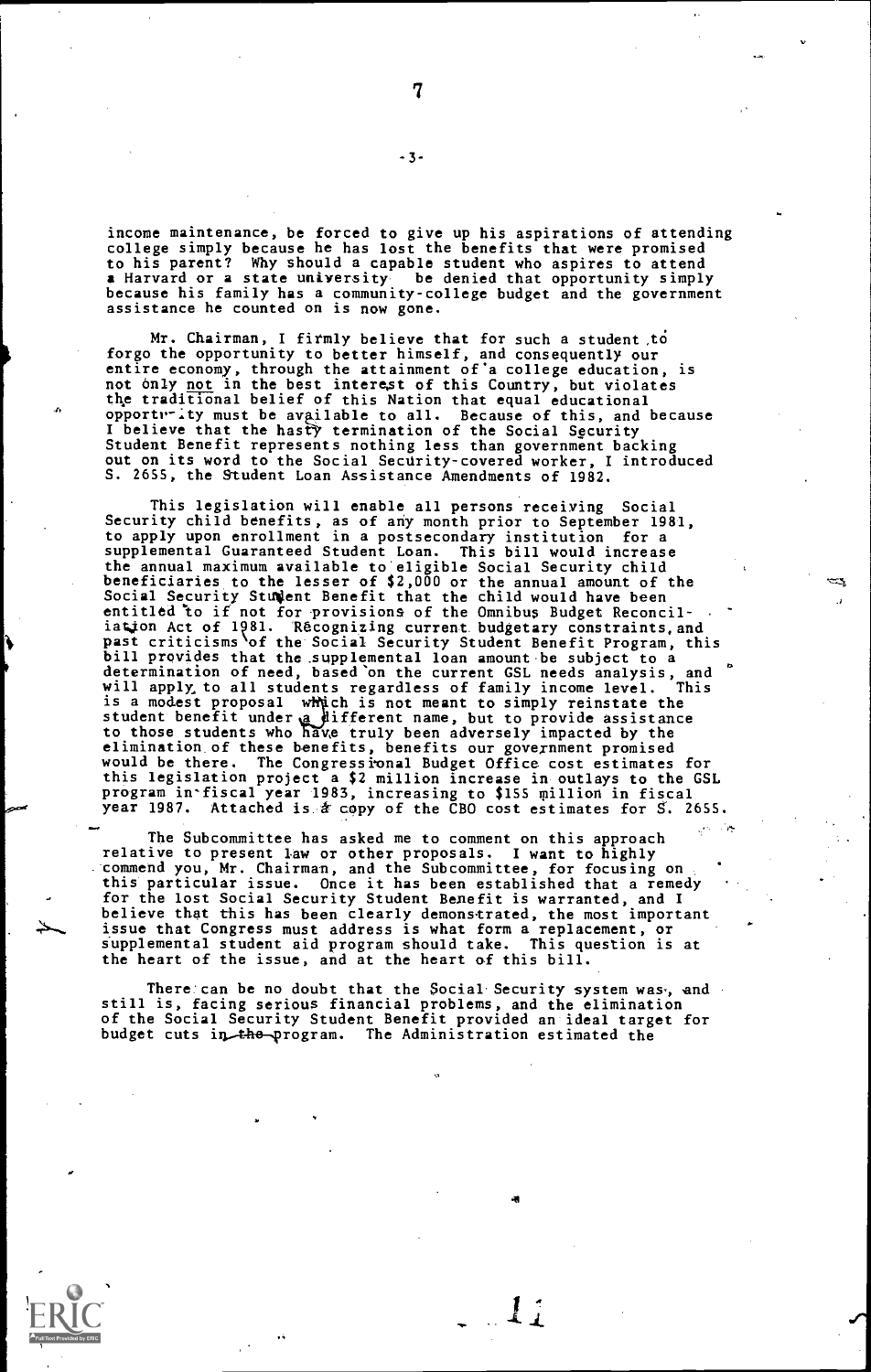projected savings in Social Security benefits costs from the elimination of the student benefit at \$2.1 billion per year. basic question, then, is whether any restoration of funds should be<br>absorbed by the Social Security budget, or the student fiancial aid<br>budget. I do not need to tell this Subcommittee how important the<br>investment is that w opportunity for a college education should not be, limited to only<br>the wealthy. And although it has been argued that the Social Security Student Benefit was not meant to be an education benefit, it is clear to me that without it, many students will not be able to pursue their higher education.

The assumption made by the Reagan Administration was that no substitute program was needed, that the current student financial<br>aid programs would be able to absorb the additional need. In light of recent and anticipated budget cuts, and increasing<br>tuition and related costs, this is obviously not the case. But right of and related costs, this is obviously not the case. But<br>more importantly, this government owes those students affected by<br>these hasty changes a little more than that -- they are deserving<br>of at least a program that the opportunity to pursue a college education.

There are two overriding concerns in creating such a program:<br>1) that we not simply continue the inadequacies of the former<br>program which did not base assistance on need; and 2). that such reaking program, in light of current fiscal restraints and record-breaking deficits, be fiscally realistic and responsible. This was no easy task.

My first choice of such a program would have been a 100\$<br>reinstatement of the lost benefit. But this option is neither reinstatement of the lost benefit. But this option is neither<br>viable nor fiscally realistic and would not really address the<br>issue of the student's unmet need. A second alternative would have<br>been to replace the lost benef appropriation -- a requirement that would probably make it a fiscally unrealistic proposal in these times.

A student benefit replacement program should be one which would<br>not be duplicative with current programs, one that would be based<br>on need, and more importantly, reach the maximum number of<br>students at the least cost to the

-4-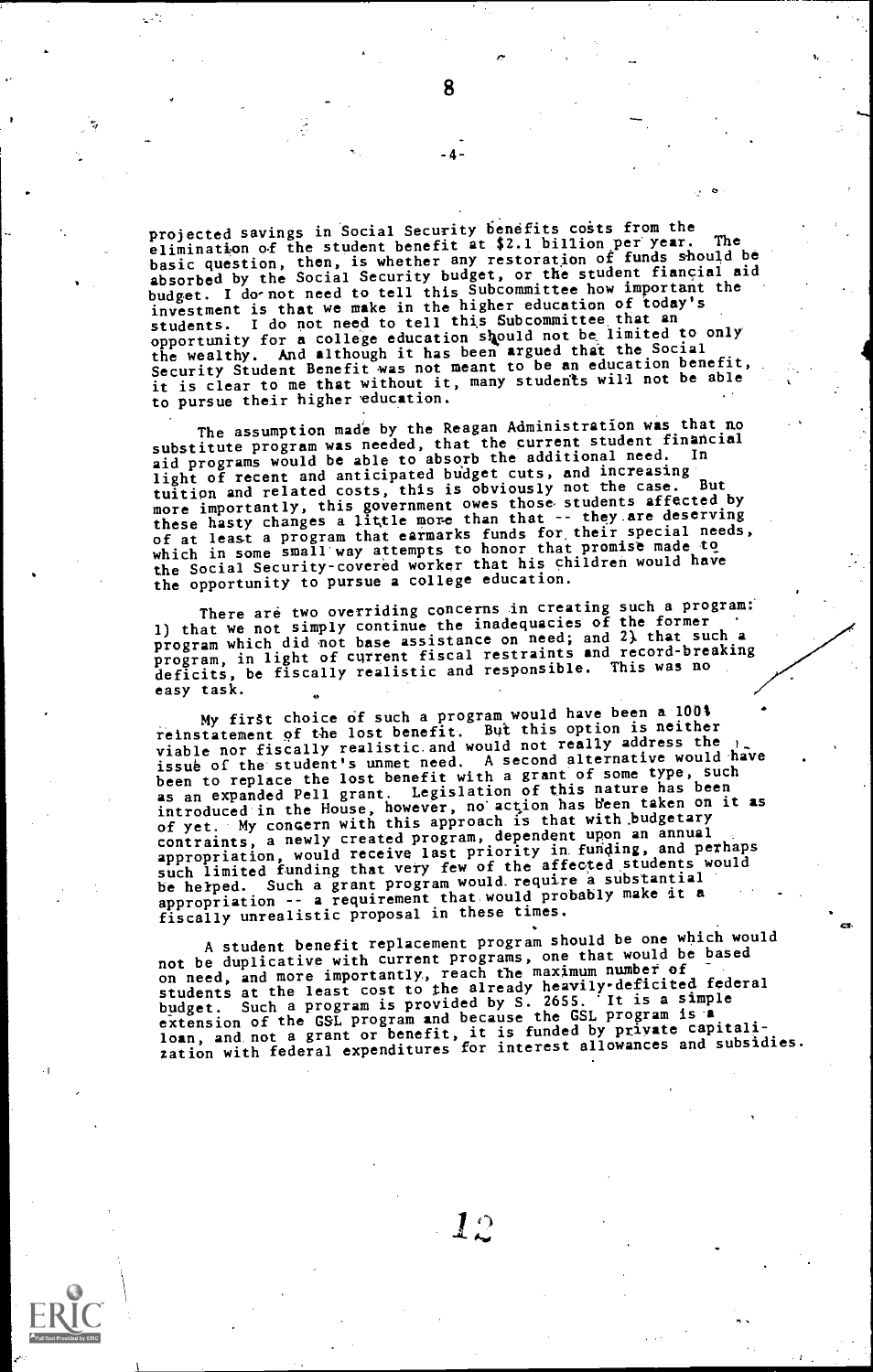S. 2655, was designed to address the major criticism of the former Social Security Student benefit; it is based completely on need, to be determined by the Department of Education based upon the current GSL needs tests. Because it is a loan program, it will serve the maximum number of students at the least cost to the federal government. Additionally, the aid will not be duplicative since the student would have to borrow the current maximum \$2,500 loan amount before becoming eligible to borrow under the supplemental program.

In the past three months my staff has been in contact with education and financial aid organizations, private lenders and<br>others involved with student financial aid. The response to this.<br>legislation has been very positive. Attached are comments I have<br>received from such groups. O of a loan program is that it ultimately increases student indebtedness. In the case of S. 2655, the maximum GSL debt which an undergraduate could incur would increase by \$10,000, while the maximum debt a graduate could incur would increase by \$15,000,, including borrowing as an undergraduate. Of course, this does not<br>mean that all students would borrow the full amount available under this program. However, no provisions were made in this bill to<br>allow for extended repayment of this increased indebtedness. Clearly,<br>this is one aspect of the bill that must be addressed and I look forward to working with this Subcommittee in perfecting this legislation to correct this oversight.

I share the concerns that Such increased indebtedness places a significant burden on the newly graduated student, and is an<br>issue which must be studied carefully. However, increased student<br>indebtedness is a function of increasing tuition and education costs,<br>and is an issue which m up collection procedures, will go far.to address this problem. Additionally, proposed changes in the Sallie Mae program providing for consolidation of loans and extended repayment periods, would<br>also have addressed this issue. I commend you, Wr. Chairman, for<br>the work you have done in this area, and I am hopeful that the loan consolidation provisions can be enacted early in the next session.

Although student indebtedness is a serious concern, it is unavoidable in these times of increasing higher educational costa and decreasing federal funds to student aid programs other than loan programs. I do not believe) however, that this reason alone should prohibit us from providing assistance to those students who truly deserve and desire to better themselves through a college education,<br>but no longer, can because the benefits they counted on have been<br>eliminated. ©

Mr. Chairman, S. 2655 , the Student Loan Assistance Amendments of 1982, is a very modest hill in light of the jeopardy these former student beneficiaries are placed in with respect to obtaining a

-5-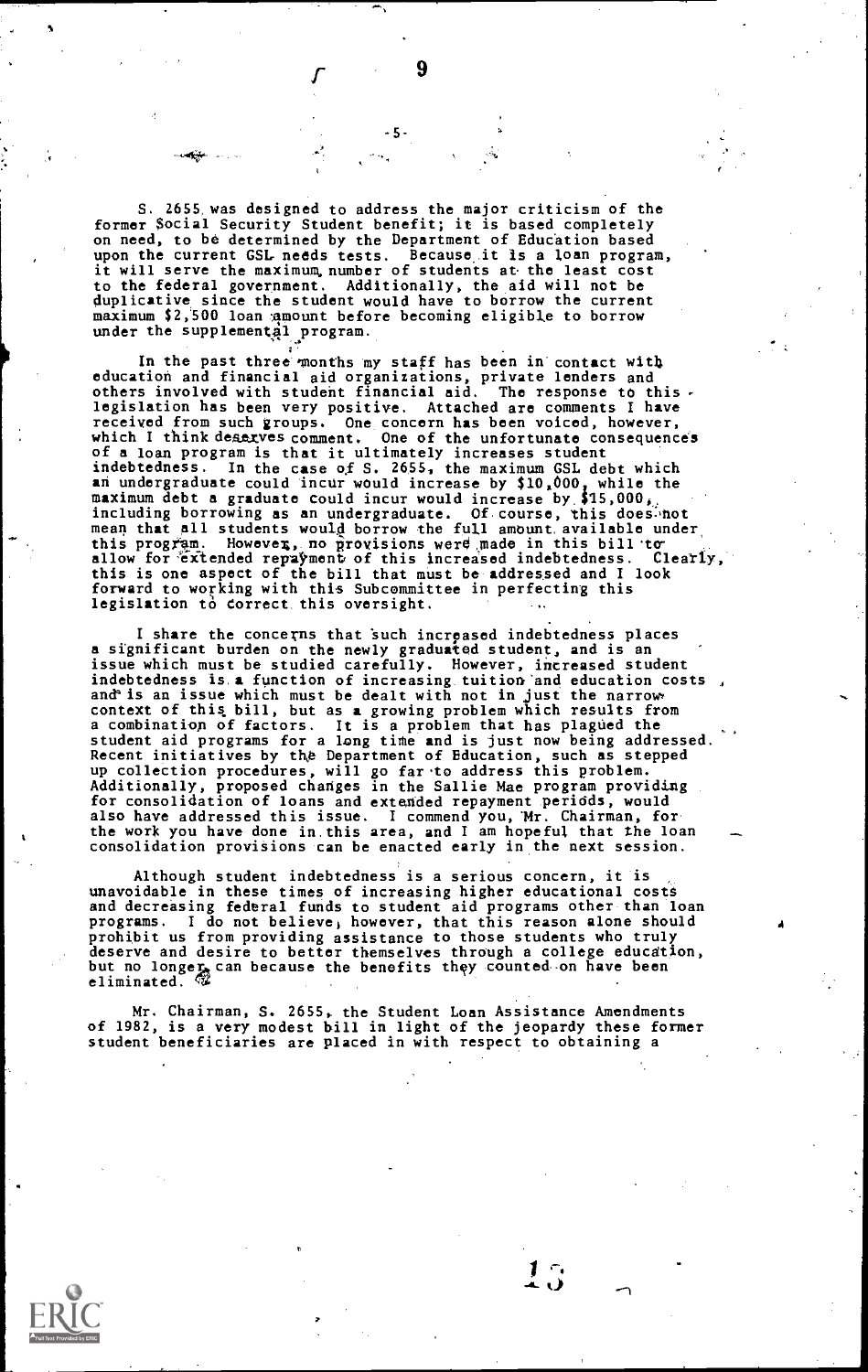college education. It is a very modest bill in light of the<br>permanent damage done to our economy and our nation by a<br>stratification of educational opportunity, to higher education<br>based on income<sup>1</sup>-devel. This bill is not

I am most grateful to you, Mr. Chairman, and this<br>Subcommittee, for holding these hearings to focus attention on<br>the plight of these students. I look forward to working with you<br>to address the special needs of these studen

1

Ą,

 $\mathcal{L}_{\mathbf{z},\mathbf{z}}$ 

.kj-

 $6 -$ J.

Ą Â,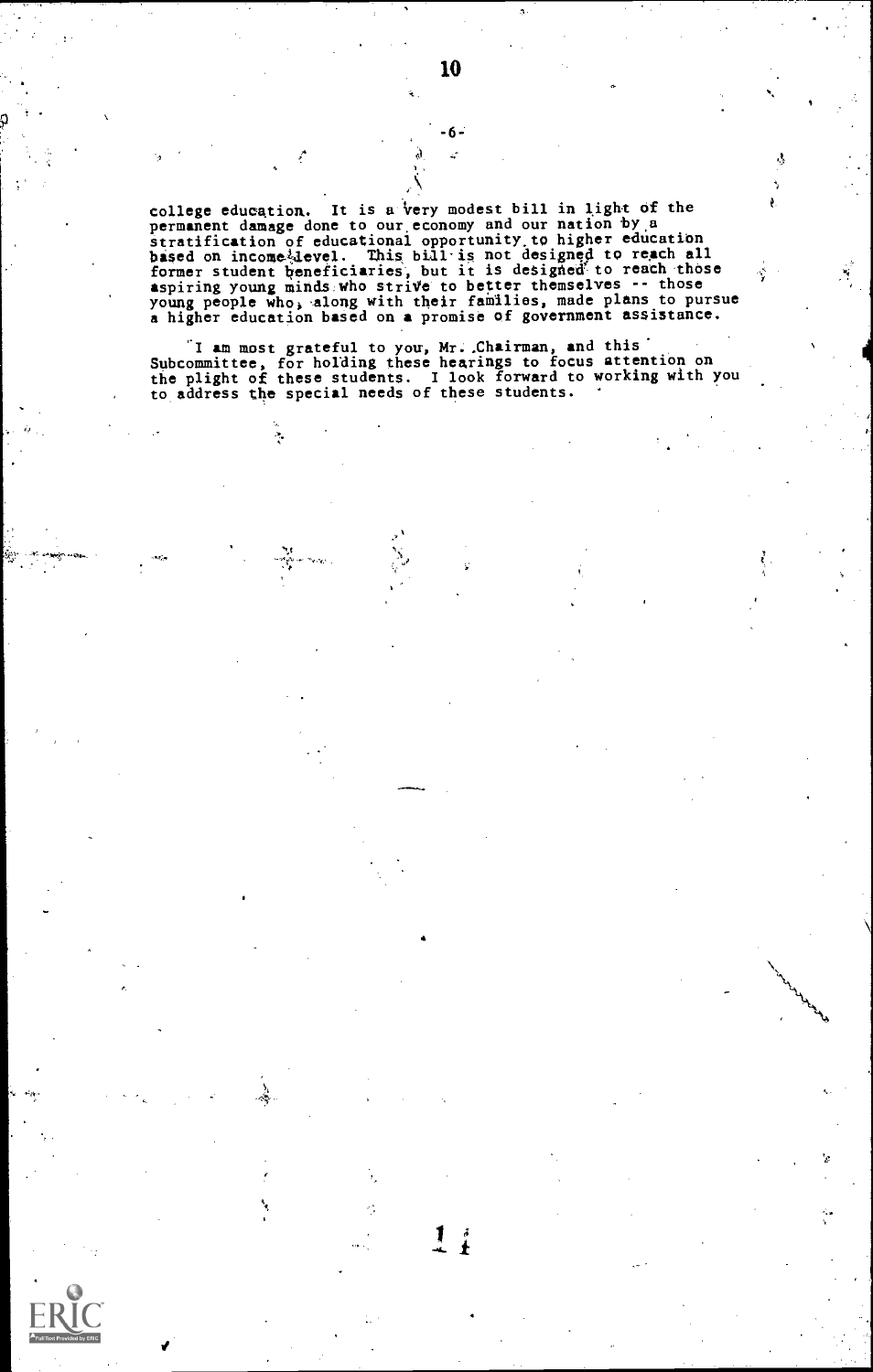### SUMMARY

### Section 1

Section 1 amends Section 425 (a) of Title IV of the Higher<br>Education Act of 1965 by adding a new Subsection 425A. This<br>Education Act student sutsection provides for an increased maximum limitation for student source the Guardneed Student Loan (GSL) Program to certain<br>Ioans under the Guardneed Student Loan (GSL) Program to certain<br>students and/or children who lost their eligibility for student<br>benefits under the Social Security Social Security Student Benefit Program provided for an extension of child's benefits to those beneficiaries attending a<br>postsecondary institution on a full-time basis. Students were<br>eligible for these extended benefits after age 18 and up until<br>age 22, or for several months beyond age 2 bepefits to any child beneficiary not attending a postsecondary<br>institution on a full-time basis as of May 1, 1982. Additionally,<br>current student beneficiaries will have their benefits reduced by 25% annually over 4 years and no benefits will be paid after April 1985.

### Subsection<sub>(a)</sub>

This subsection increases-the-loan.amount available under<br>1.1.1.5.5.1.the Cuaranteed Student Loan Program. Currently, current law for the Guaranteed Student Loan Program. undergraduate students are eligible to receive a maximum loan of \$2,500 per academic year, or its equivalent. This subsection providgs that this maximum yearly amoung be increased by \$2,000.

This subsection also defines the scope of the "Student<br>Assistance Amendments of 1982" by defining a student, for the child purposes of this bill, as an individual who was entitled to child purposes of the set and of the Social Security Act for any<br>month prior to September 1981 (enactment of the Omnibus Budget<br>Reconciliation Act of 1981); OR, any student who would have<br>received student benefits if not for pro Budget Reconciliation Act of 1981.

Subsection (a) also limits the total amount of the supplemental<br>loan available under this bill to any student in one academic year,<br>or its equivalent, to the lesser of \$2,000 minus.the amount received that year in Social Security student benefits; OR, the lesser amount of \$2,000 or the total amount of benefits the child 'beneficiary would have been eligible for if not for provisions of the Omnibus

٠ì,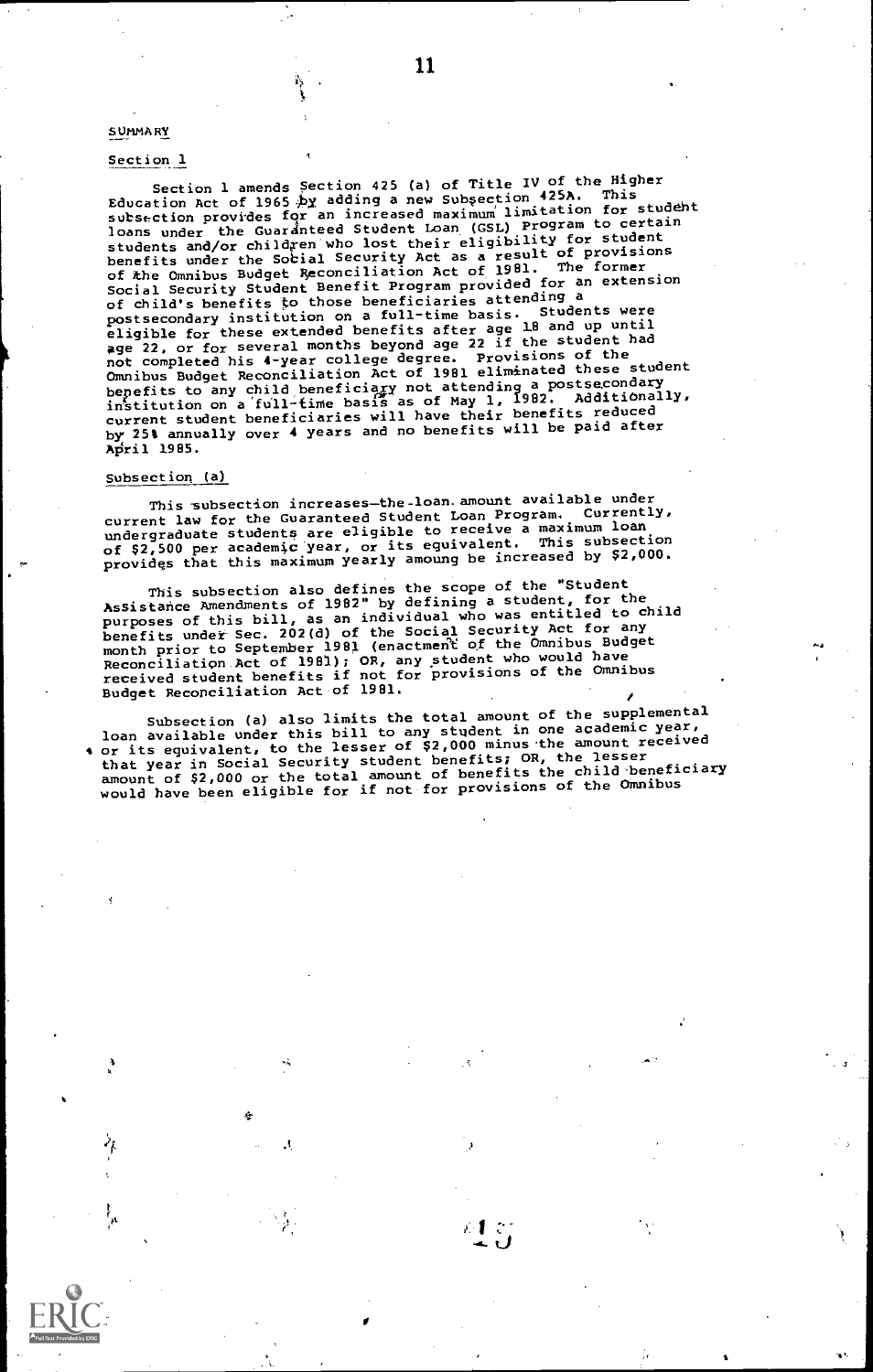Page 2.

### Budget Reconciliation Act of 1981.

Finally, this subsection increases the aggregate loan amount for undergraduate and graduate students under the Guaranteed Student Loan Program to reflect the supplemental borrowing power provided<br>by this bill. Currently, undergraduates can incur a maximum GSL<br>debt of \$12,500. This maximum would be increased by \$10,000. A graduate or professional student can ineur a maximum GSL debt of 825,000, including undergraduate borrowing. This limit would be increased by \$15,000.

### Subsection (b)

This subsection provides that a needs analysis must be provided to the lender by the eligible institution for all students applying<br>for the supplemental loan amounts as provided by the bill. Currently,<br>the GSL program requires a needs analysis tor those student applicants from families with adjusted gross income greater than 830,000, For these students, the loan amount is based on this determination of need. This subsection would not change that requirement for<br>the initial \$2,500 yearly GSL loan amount. However, all students, .<br>regardless of family income level, who apply for the supplemental loan amount as provided by this bill would have to undergo a needs analysis to determine the amount of their supplemental loan. Therefore, regardless of the student's borrowing eligibility under.<br>the initial GSL program, he or she would be limited to borrowing only that amount determined to be need under the supplemental loan provisions of this bill.

1

Finally, this subsegtion provides that a student's estimated cost of assistance; a student's financial assistanPe; and the deterpination of need will be determined in the same manner as prescribed by current law for the GSL program.

 $16^{\circ}$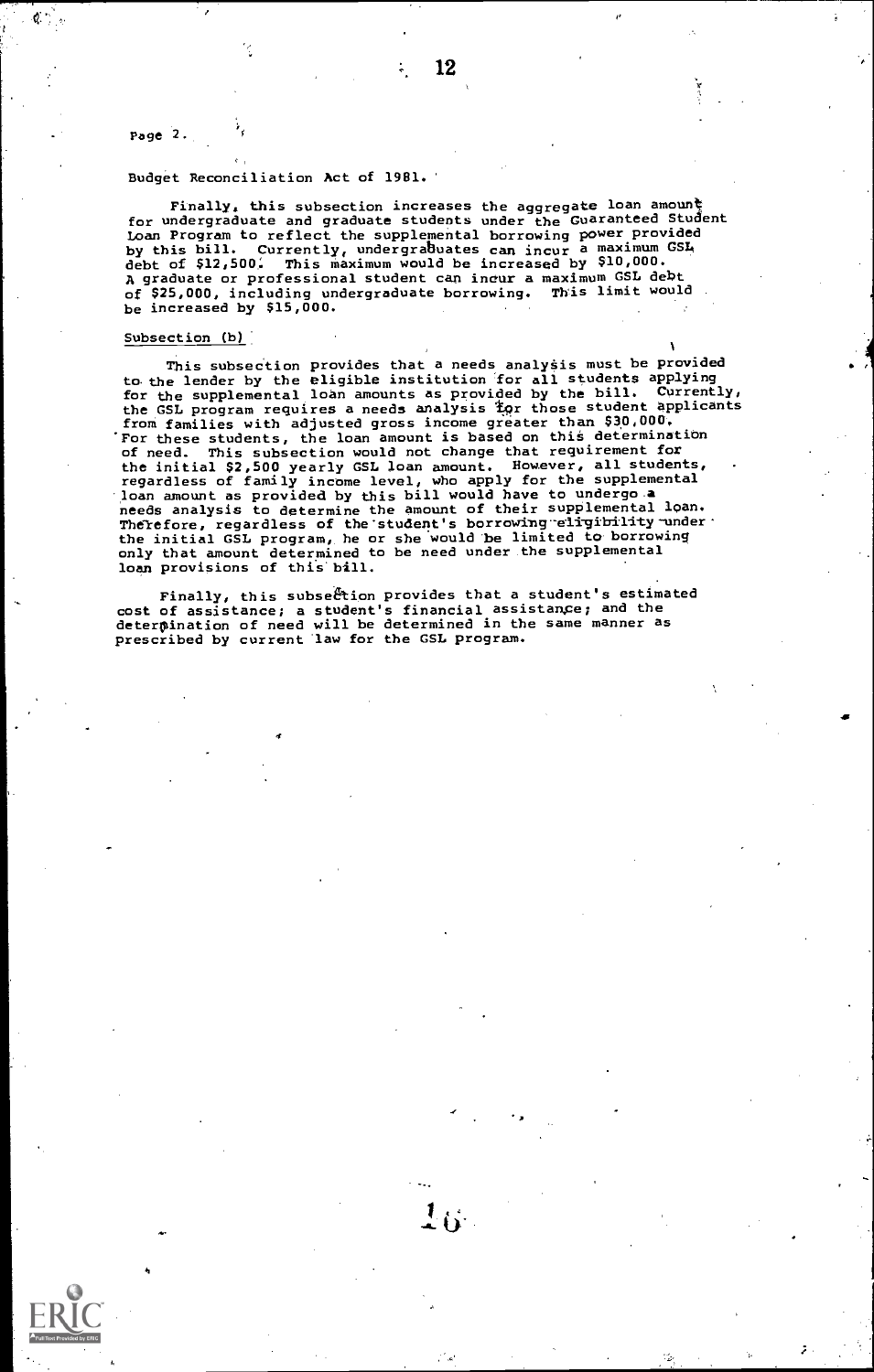

CONGRESSIONAL BUDGET OFFICE<br>U.S. CONGRESS<br>WASHINGTON, D.C. 2051\$

Alice M. RivIlrt **Director** 

June 3, 1982

The Honorable Wendell Ford United States Senate Washington, D.C. 20510

۰.

Dear Senator Fords

In response to your letter of April 16, 1982, we have prepared the attached estimate of the proposed Student Loan Assistance Arpendments Of 1982.

We will be glad to answer any questions you have on the attached  $\pmb{\mathfrak{I}}$ estimate.

Sincerely,  $\Omega$ So Alice M. Rivlin

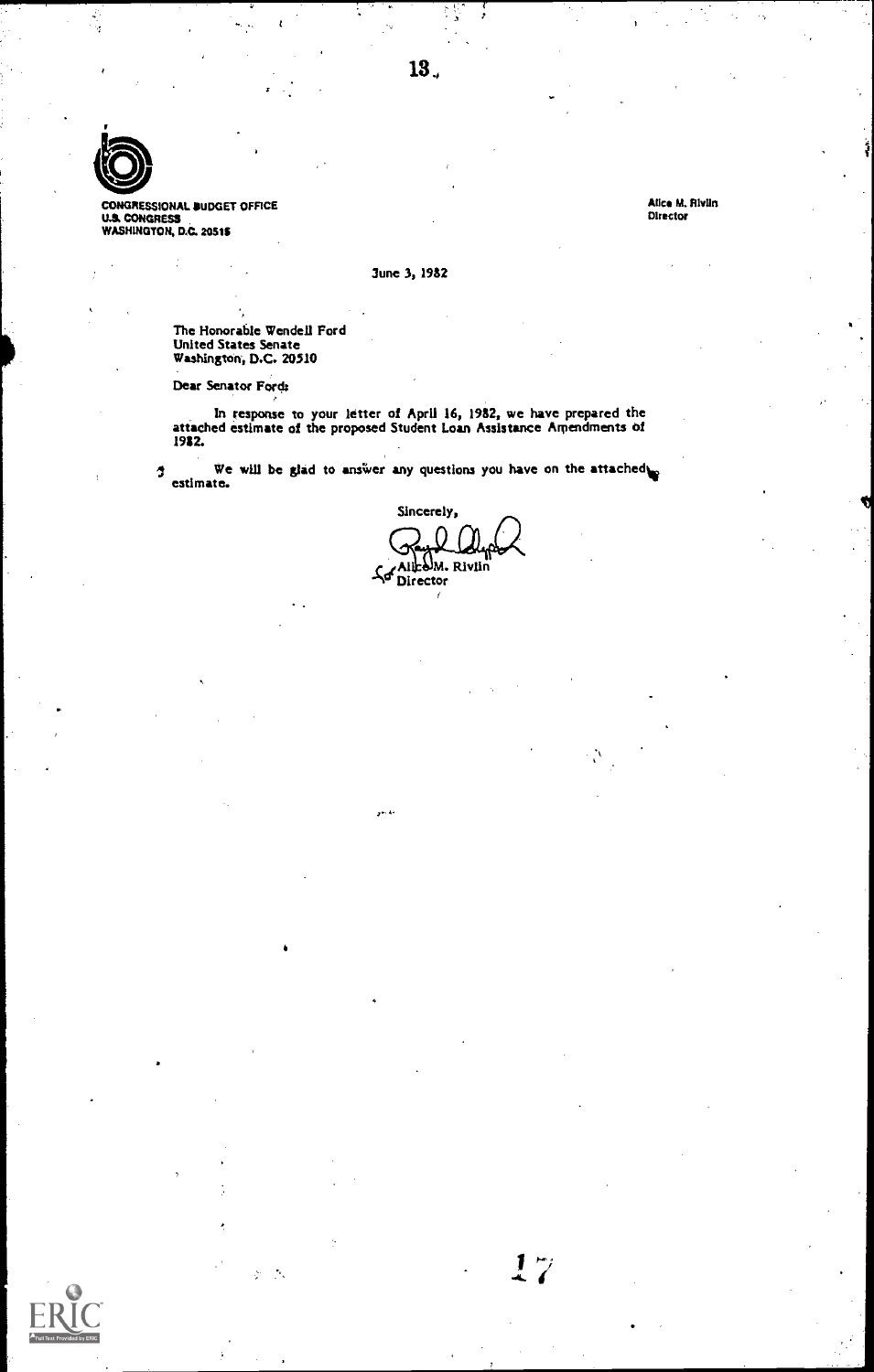CB0 Estimate of the Proposed Student Loan Amendments of 1982

This estimate is based on bill language provided by Senator Ford on April 16, 1982.

The proposed Student Loan Assistance Amendments of 1982 would amend the current guaranteed student loan (GSL) program by creating a new loan program for the college and university students whose social security benefits were either reduced or eliminated in the 1981 reconciliation act. This amendment would increase the current GSL annual borrowing limit of \$2,500 to a maximum of \$4,500 for these students in order to compensate for reductions in cash benefits. Any additional borrowing above the current limits would be subject to a financial need analysis under current program definitions and limited to the level of the reduction in cash social security benefits, up to \$2,000.

Before the passage of the Omnibus Reconciliation Act of 1981, roughly 600,000 college and university students in fiscal year 1983 would have received approximately \$3,000 each in social security student benefits. have received approximately \$3,000 each in social security student benefits. Under current law, 'however, two-thirds of these students will have their benefits reduced by over \$1,000 in 1983. The remaining third, new freshmen students, are ineligible for any social security student benefits. By 1985, none of the 550,000 college and university students who would have received benefits under prior law would be eligible for any social security student benefits.

About 70 percent of these students are from families with incomes below \$20,000. Depending on the amount of other grant aid, many of these<br>students would have some assessed financial need. Over the next few years, however, most of them would probably increase their borrowing within<br>current GSL program guidelines. In fact, CBO's current law baseline In fact, CBO's current law baseline projections for GSL already assume increases in borrowing as a result of the changes made in the 1981 law to social security student benefits. Thus, CBO's estimate of the additional loan volume and costs associated with this amendment reflects further increases in borrowing due solely to the increased borrowing limits in the bill.

In 1983, CB0 expects that those students who would increase their GSL borrowing as a result of this bill would be those who had the largest reduction in cash benefits and who attend either private schools or out-ofstate schools where education costs are relatively high. By 1987, many of the 550,000 students who would have been eligible for social security benefits are expected to increase their borrowing to cover the loss of cash benefits and the higher cost of education. Loan volume in 1983'is projected to increase from a current law level of \$6.8 billion to \$6.9 billion. By 1987 the current law volume of \$6.5 billion is projected to increase to \$7.2 billion as a result of this amendment.

 $\mathbf{1}_{\,\Omega}$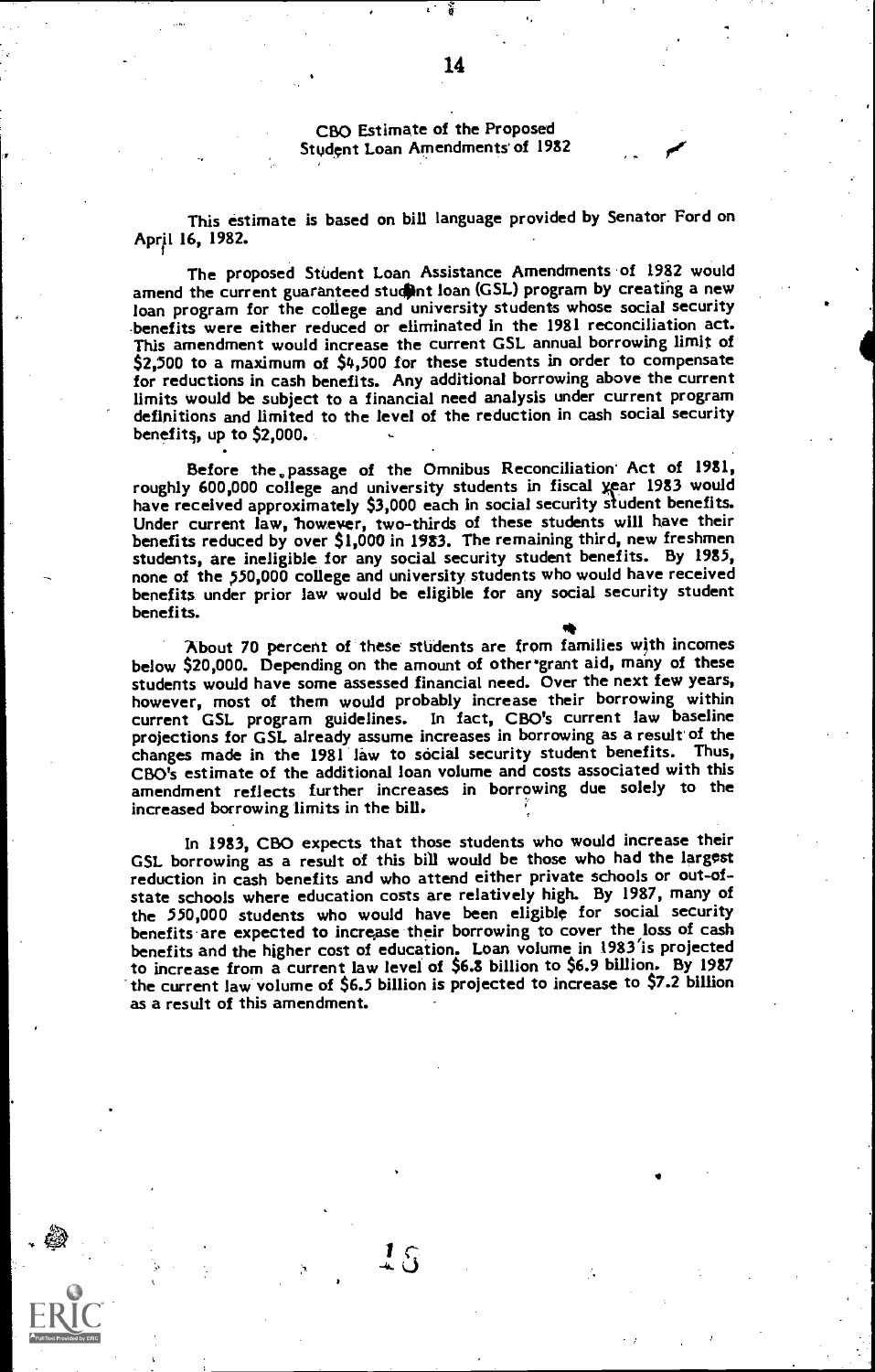Table 1 below shows the five year projection of cost increases to the GSL program as a result of this bill. The above mentioned increases in loan volume are not federal costs because the federal government only guarantees those loans. Rather, the federal cons include the additional interest subsidies and special allowances paid to lenders as a result of Increased borrowing by these students. As shown in Table 1, these interest subsidies would increase outlays by \$2 million in 1983 and by \$155 million in 1987.

TABLE 1. C80 ESTIMATE OF THE GSL CURRENT LAW COST AND THE IMPACT OF THE STUDENT LOAN ASSISTANCE AMENDMENTS OF 1982, UNDER C80 ECONOMIC ASSUMPTIONS (By fiscal year, in millions of dollars)

| ٠                                                                        |         | 1983<br>k.     | 1984           | 1985           | 1986       | 1987                       |
|--------------------------------------------------------------------------|---------|----------------|----------------|----------------|------------|----------------------------|
| <b>START AND</b><br>Current Law                                          | B۸<br>O | 3,903<br>3,670 | 4.345<br>4.311 | 4,050<br>4.158 |            | 3,773 3,531<br>3,843 3,592 |
| Incremental Cost of the<br>Student Loan Assistance<br>Amendments of 1982 | BA<br>O | 2              | 32<br>26       | 61<br>53       | 113<br>100 | 168<br>155                 |

15

 $1\overline{3}$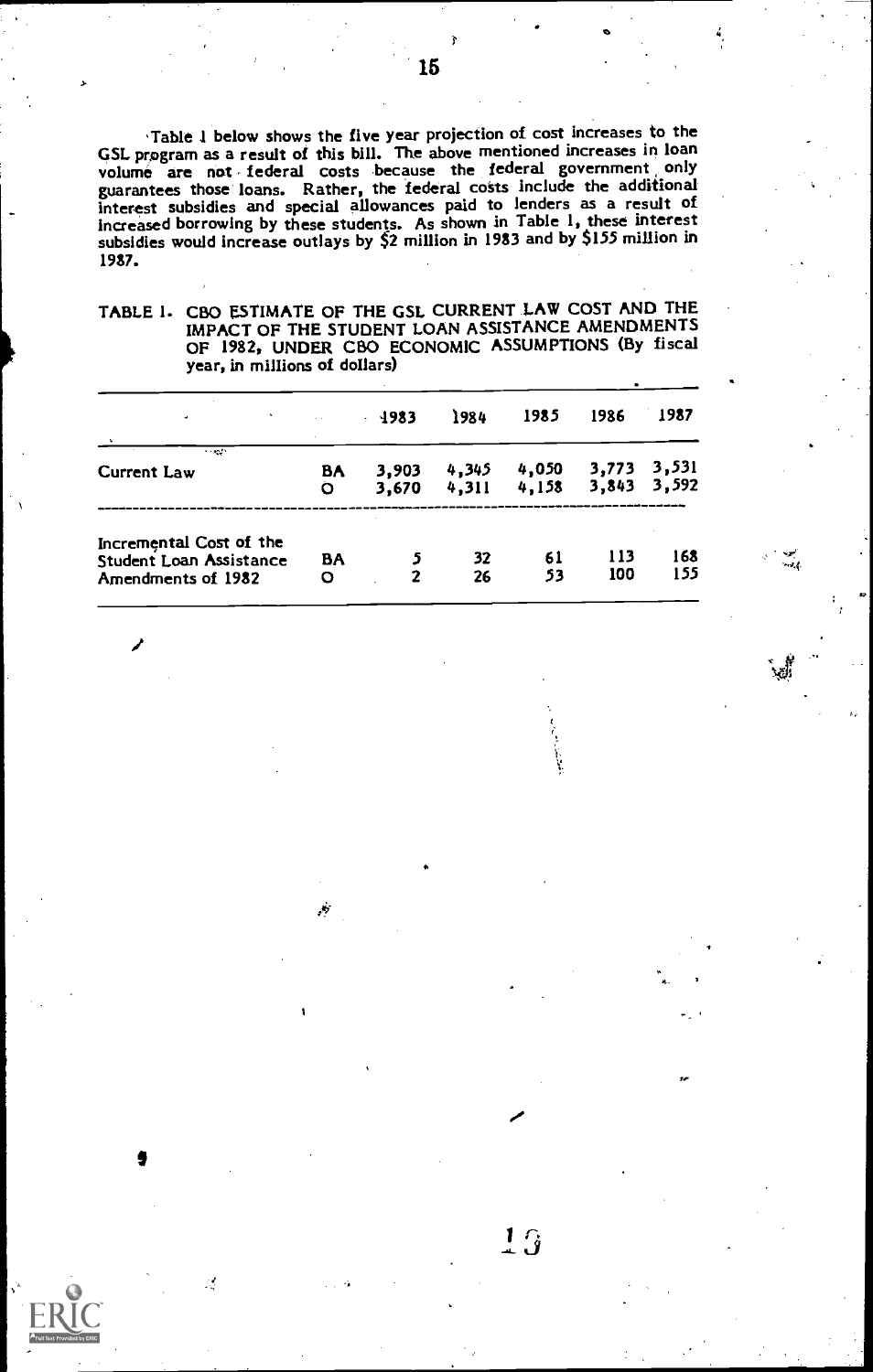The College Board  $\left(\frac{1}{2}, \frac{1}{2}, \frac{1}{2}\right)$  1717 Massachusetts Avenue. N.W . Washington. D.C. 20036

Washington Office

### 1982 AUG 10 AN 8:28

### August 5, 1982

Senator Wendell H. Ford United States Senate.. Suite 4107 Washington, D.C. 20515

Dear Senator Ford:

Thank you for your July 23 letter requesting this office's review of S.2655 which you are sponsoring to provide.for supplemental guaranteed student loans.

Your summary of the bill's operation and the Congressional Budget Office<br>(CBO) fiscal analysis are excellent, and your bill appears to be well con-<br>structed to meet its stated purpose. Accordingly, my colleagues<br>Larry Glad .in the bill.

ftwever, a larger policy issue which affects the bill indirectly is the matter of growing student indebtedness. We are concerned about the increasing trend toward credit financing of higher education and the need in<br>the years ahead to establish prudent limits on student (and family) borrowing against futute earnings to pay college costs. While its laudable aim is to assure opportunity for needy students4 one possible effect of S.2655 is to allow a student who may already be highly indebted to take on even more debt.<br>Many educators and financial analysts are concerned about burdening students<br>with responsibility for repaying excessive student loan debts after pleting their postsecondary education.

Even though this is an issue which S.2655 alone cannot resolve, it is one which deserves the continuing attention of educational policy makers and members of Congress.

A unique feature of this office is the ability to provide objective analysis of public policy issues to College Board members and elected officials such as yourself. While we are not in a position to offer any endorsement on be-half of the College Board's 2,500 member schools and colleges, we are glad to be helpful in any way we can and commend you for raising an important Thank you for the opportunity to review S.2655, and please call if we can be of further assistance.

s

Darryl G. Greer Associate Director for Government Relations

DGG/iw A nonprofit educational associition serving students, schools, and coheges through prograrns designed to expand educational opportunity ,

 $\mathcal{L}^{r}$ i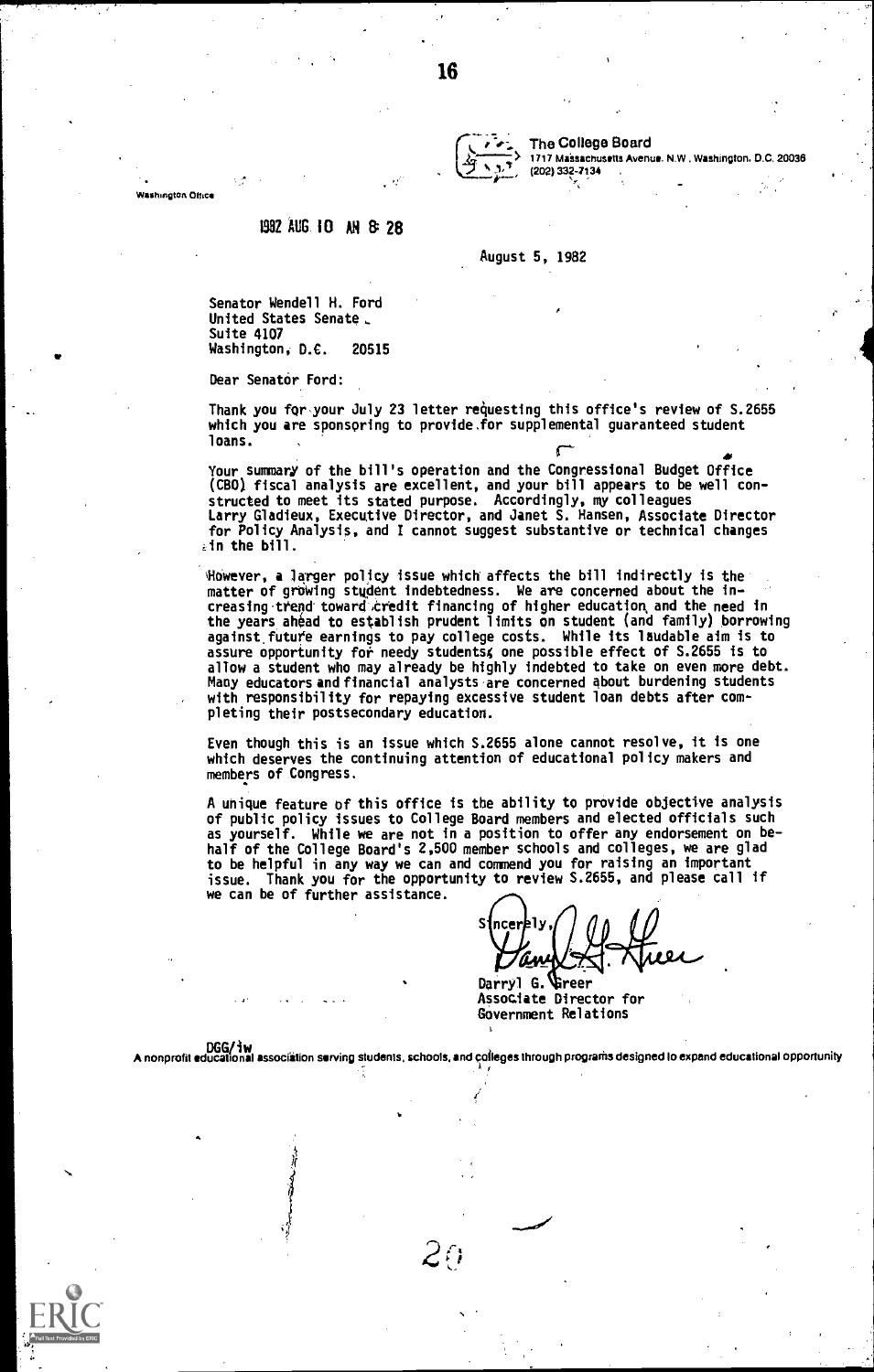Senator STAFFORD% It has been included in the record.

Senator FORD. Mr. Chairman, if I may, I would like to introduce a very distinguished educator in our State, one who came to us a few years ago, as president of a very outstanding university, one that works very closely with our communities, with consortiums that are beginning to prove very beneficial to communities such as mine. Dr. Zacharias has a very distinguished background in educa-

tion. I like a fighter. Dr. Zacharias may not be related to your captain, but this fellow leads a charge in the effort to make his institution outstanding in all areas. Mr. Chairman, it is my pleasure to present to you the President of Western Kentucky University, Dr. Zacharias.<br>Mr. ZACHARIAS. Thank you, Senator.

Senator STAFFORD. Dr. Zacharias, we are very happy to welcome you here. As my colleague, Senator Ford, knows, this is an especial-<br>ly difficult morning for Members of the Senate. We are all supposed to be in about three places at once, including this Senator.<br>We are trying to wind down our affairs for the election period.<br>You are most welcome here. We are prepared to hear your testi-

mony.

# STATEMENT OF DONALD W. ZACHARIAS, PRESIDENT, WESTERN KENTUCKY UNIVERSITY

Mr. ZACHARIAS. Thank you, Senator.<br>I want to pick up on the discussion of names for just a moment.<br>The name of Stafford is highly respected in the higher education community. I had the honor of hearing you speak, I believe, about 1 year ago when you addressed a gathering of university educators. We certainly are extremely grateful to you for the effort that you have shown on behalf of higher education and support for students.

I want to assure you that your reputation is widely known in the students who have been helped by your efforts, I want to ex-

press their gratitude.<br>I know when you are in these surroundings sometimes you are not always aware of what is happening, and you do not have the privilege of walking on the campus and seeing the smiles of students and having the opportunity to interact with them on a dayby-day basis. But I assure you there are some outstanding young people on our campuses.

As I am sure you know, Senator Ford is highly regarded in his home State. When he served as Governor, he established a reputation of supporting higher education. I can assure you and all his colleagues that when he speaks on behalf of higher education, it is because he, too, has been a leader in education and providing funding when he was Governor. So, he is not a recent convert to the importance of higher education, let me say.

There is another Zacharias. That captain you talked about went on to become an admiral and wrote a book called "Behind Closed Doors," and was one of the first people to help analyze the Japanese code and established the naval intelligence system, as you may well know. There is a violinist, and I cannot claim any rela-

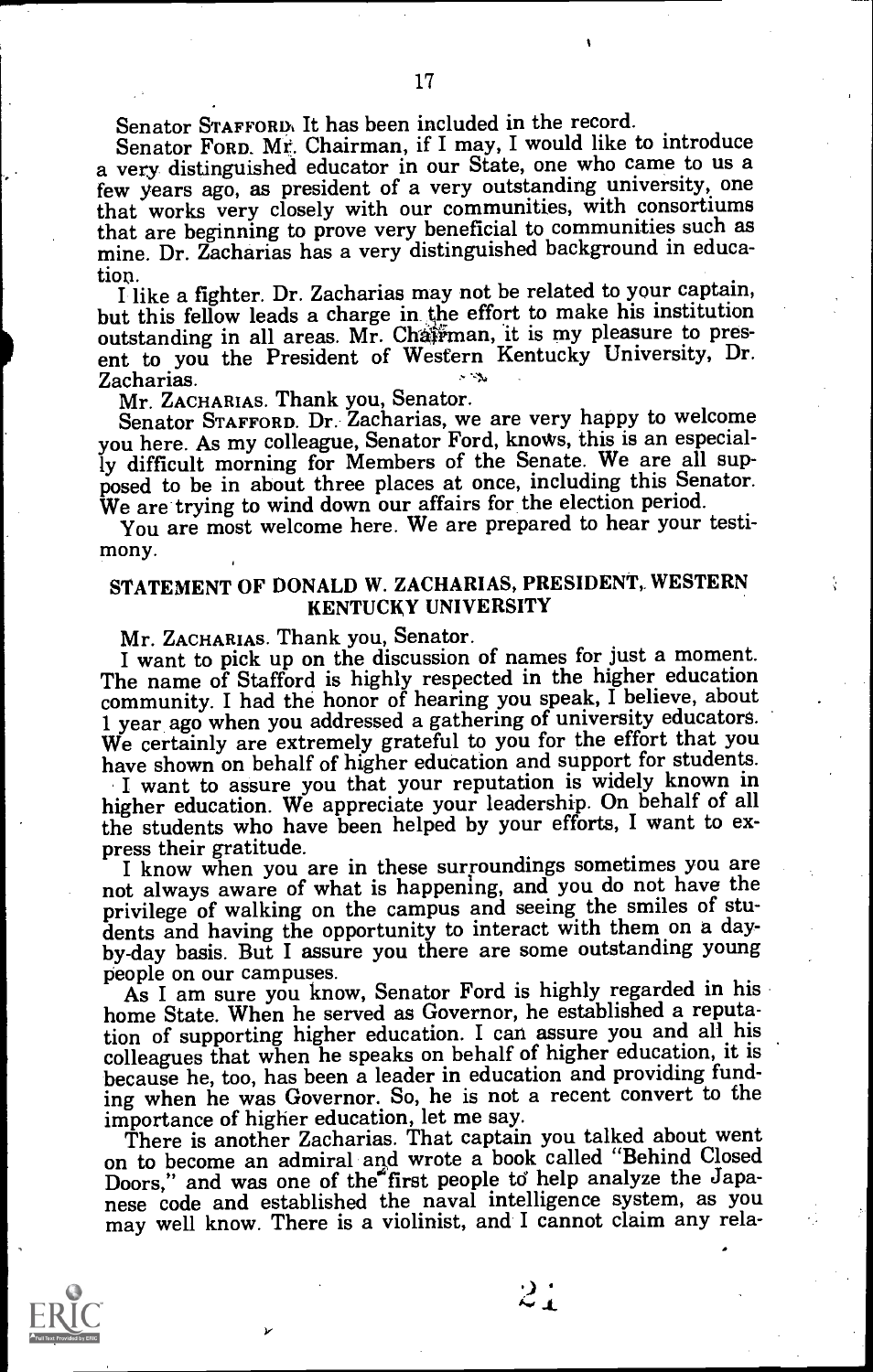tionship to him either. There is also another one by the name of Gerald Zacharias, who is a distinguished educator in science at MIT, and I appreciate what he has done in education.<br>Senator STAFFORD. I congratulate you at

look at the Stafford clan, and I soon resolved I had better not go back too far.<br>Mr. ZACHARIAS. There are three things I would like to comment

on just very briefly in presenting this need. First, I would like to give a brief profile of Western Kentucky University because I think<br>it has characteristics that are shared by many universities in this country. Then I would like to talk a little about the overview of the financial need for students on our campus. Finally, I would like to cite some examples of how the social security program has helped some of our students.

Western Kentucky University is one of eight comprehensive universities in the State. We have about 13,000 students. We offer associate, baccalaureate, and master's degrees, as you would expect to find at an institution like ours. We have a reputation that causes us to attract students from Kentucky, Tennessee, and Indiana, and most midwestern and southern States. The majority of our students come from two major

As you might guess, the value systems of those particular stu-<br>dents are strongly grounded in traditional attitudes. I mention this,<br>Mr. Chairman, to be sure that the committee understands something of the profile of the kinds of young people that we are talk-<br>ing about. They are interested in work, self-improvement, respect for others, and they have strong religious convictions. It is a campus where, I might point out, last week we had a "Free Enter prise Fair." We had three days of seminars and speeches extolling<br>the virtues of the American business system and capitalism. The keynote address was given by Steve Bell of ABC News. We had sev-<br>eral owners of businesses ranging from the president of a noted distillery in Kentucky all the way through a major hospital corpora-Ronald Reagan was keynote speaker at this particular fair and received an enthusiastic response.<br>I think that gives you some overview of the kind of interaction<br>that occurs on this campus.

With this in mind, let me talk about the need profile of some of the students. In accordance with the information provided by the College Scholarship Service data—and that is one of the most reliable systems we have for collecting data—we show an aggregate need for dependent students of something on the order of \$13.4 million. If you take all our gra were able to provide a support of \$10.3 million, obviously leaving an unfunded need on the order of \$3.1 million on our campus

alone.<br>Thirty-five percent of Western's students come from families with annual incomes of less than \$15,000. College Scholarship Service data show that 551 Western students are social security



 $\Omega$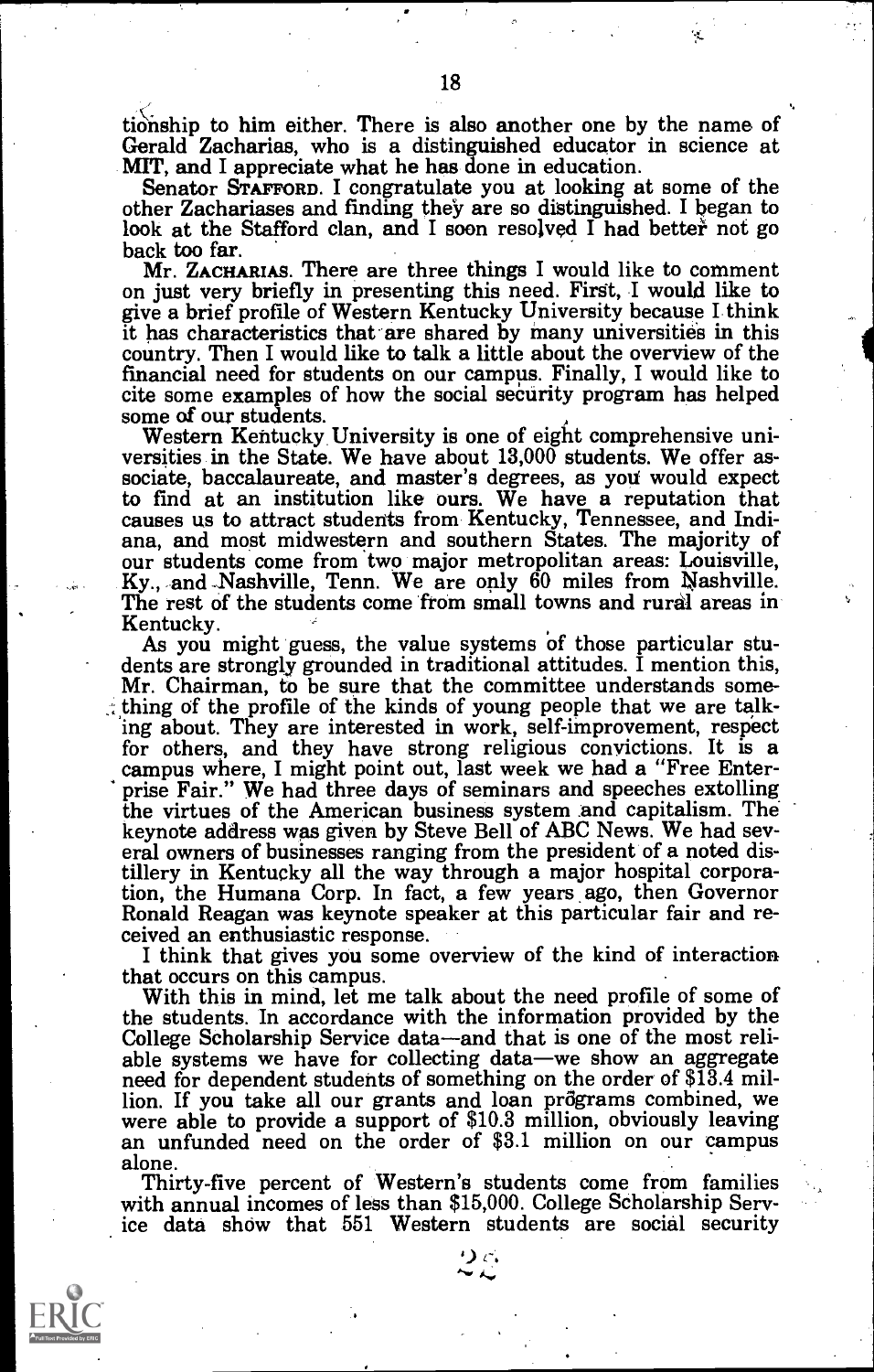beneficiaries. However, our student financial aid office estimates that we probably have something on the order of 700, because there are additional data that do not come through the College Scholarship Service. That gives you an idea of the scope of the impact that this legislation would have on our campus. For the entire State, of course, the impact is greater. The Social Security Administration calendar for 1981 shows that Kentucky has something approximating 9,600 students who received payments through social security.

I come now to my reason for supporting this particular legislation. First, I think the students find themselves in this special category because of parental disability, death, or retirement. It is a circumstance, in other words, over which they have little direct control. It is one which can impair their effectiveness for a lifetime. In

Second, the current manner—and this is a matter of great concern to us on the campus—for calculating social security income places an unfair penalty upon a low-income family. I asked our fiplaces an unfair penalty upon a low-income family. I asked our fi- nancial aid office to give me some examples. Here is one. In 1982- 83, a student whose family income totals only \$9568 and who also receives social security benefits of \$2,296 does not qualify for a Pell grant or State grant. At Western, this student would qualify for a guaranteed student loan of \$1,113. Now, what is interesting about this is that in 1981-82 that same student—and this is an actual case—qualified for a Pell grant of \$1,058 and institutional work for \$430. My point is simply that, if a student in this situation is to earn a college degree, he or she must have access to increased levels of financial aid similar to what was available in 1981-82.

My third reason for supporting this legislation is based upon my own conversation and observation of students who qualify for social security benefits and how these students have performed in college.<br>I have taken two examples. For obvious reasons, I cannot give a lot of details, or these individuals could be identified on the campus; and I want them to remain anonymous. I assure you they are actual cases. The first is one of a minority student from a large family. She has an excellent high school record in Kentucky and a history of work throughout high school. This student is now enrolled in a college premed curriculum and has the mental ability to succeed. Without financial aid and an opportunity for limited work, college would not have been an option. As a professional, she will more than repay in taxes what Federal funds have been invested<br>in her career. She is an outstanding young lady and brings a great deal of special benefit to the campus, to say nothing of what I think she will do for her State and for her Nation.

The second student is a senior with a professional major. Her father died early in his career, leaving a family of four children with minimum support. The mother chose not to remarry. This young lady has had several campus leadership positions. She is one of the most charming, delightful, and effective young people on our campus. She has included in her activities participation in raising scholarship funds from alumni to help other students. I think she is keenly aware of the importance of financial aid because of what it has meant in her own life. She has applied her skills in various offices on campus and made a distinct contribution by developing



19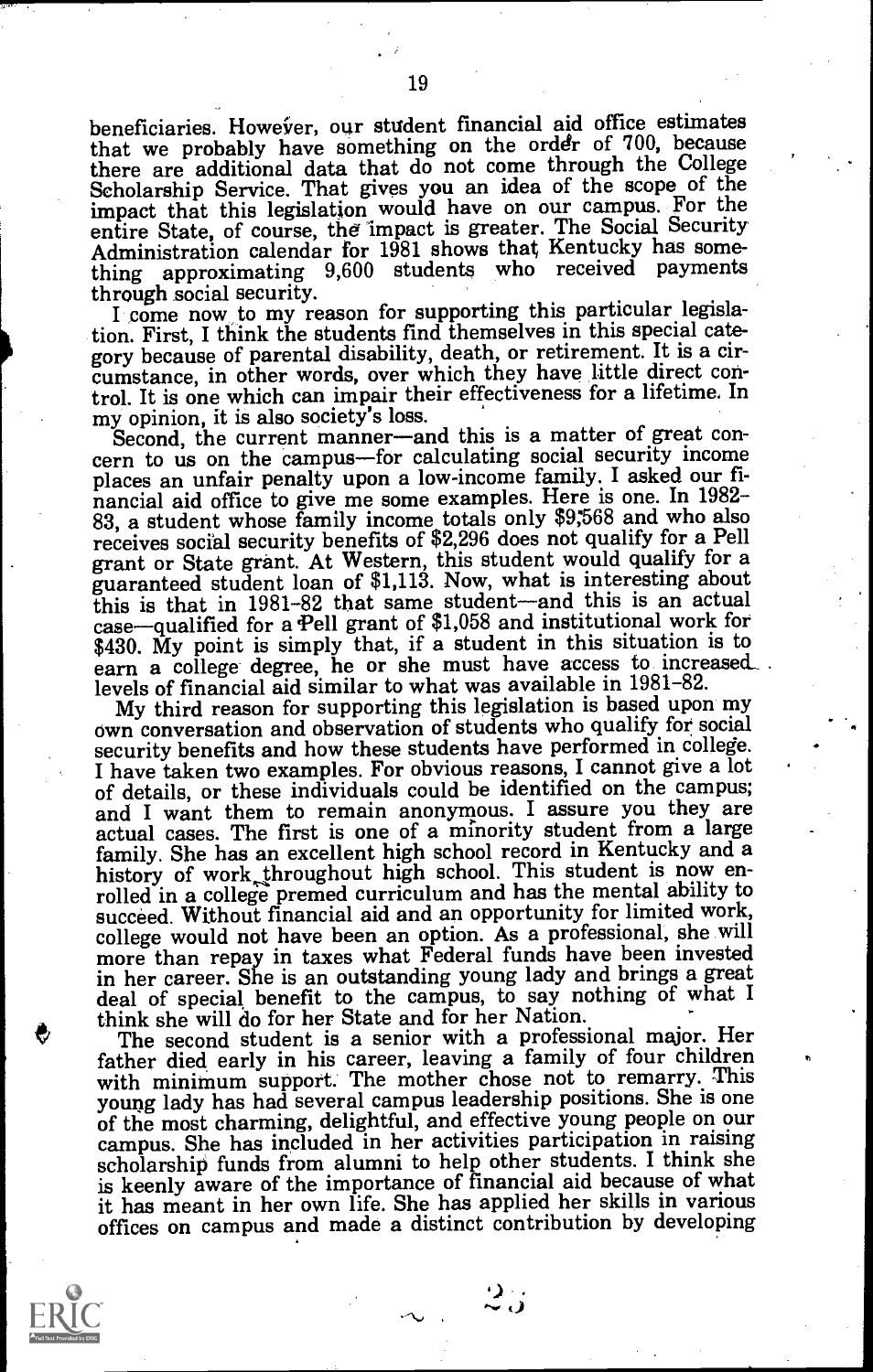leadership skills in other people. She is one of the best examples I can think of to illustrate what comes from this kind of assistance.

kinds of people on campuses throughout the country. I have the honor of talking about my own university, but I want to emphasize that this is something that I am sure is characteristic of universities throughout the country.

Finally, I want to report. that we recognize the importance of campuses finding alternative sources of funding for students with financial need. You may have had an opportunity to see in the Wall Street Journal of September 24 an article by Anne McKay-<br>Smith describing some innovative ways universities are trying to help students finance a college education, fully realizing that both students and universities are feeling the crunch. As you recall, in Princeton and Harvard to raise additional scholarship funds. They,<br>too, are keenly aware of the responsibility. At Western, we are<br>doing what we can to help students. In the past year, Western<br>more than doubled the total c

ures in my report, but we went from \$340,000 to \$760,000 in 1 year.<br>We are expanding our efforts again this year.<br>In the meantime, we are grateful for the support that our stu-<br>dents have received since 1965. I hope you wi the form of a loan.

I believe, also, there is reliable evidence being made public that<br>shows that the majority of the American people strongly support<br>Federal aid to education. In a poll by the Group Attitudes Corp.<br>and reported in the Chroni In the same poll, 70.6 percent favored grants to low-income stu-<br>dents, and 66.4 percent favored support for institutions with a<br>large percentage of low-income students.

Mr. Chairman, I believe the American people still recognize the value of access to education because they, like those of us who work on the campuses, see the transforming power of education in the lives of people and in th

Thank you, Mr. Chairman, for the opportunity to express my views. May I also say that I want to express the same kind of gratitude to Senator Pell, who has now entered the room, for the tre- mendous advantage that our young people receive as the result of your leadership in providing systems of financial aid. We appreci- ate it.

Senator STAFFORD. Thank you very much. That is an excellent statement.

I have no questions. I am impressed with what you said and with

Without objection, a statement prepared by Senator Jennings<br>Randolph will be inserted into the record.<br>[The prepared statement of Senator Randolph follows:]



 $2\frac{1}{4}$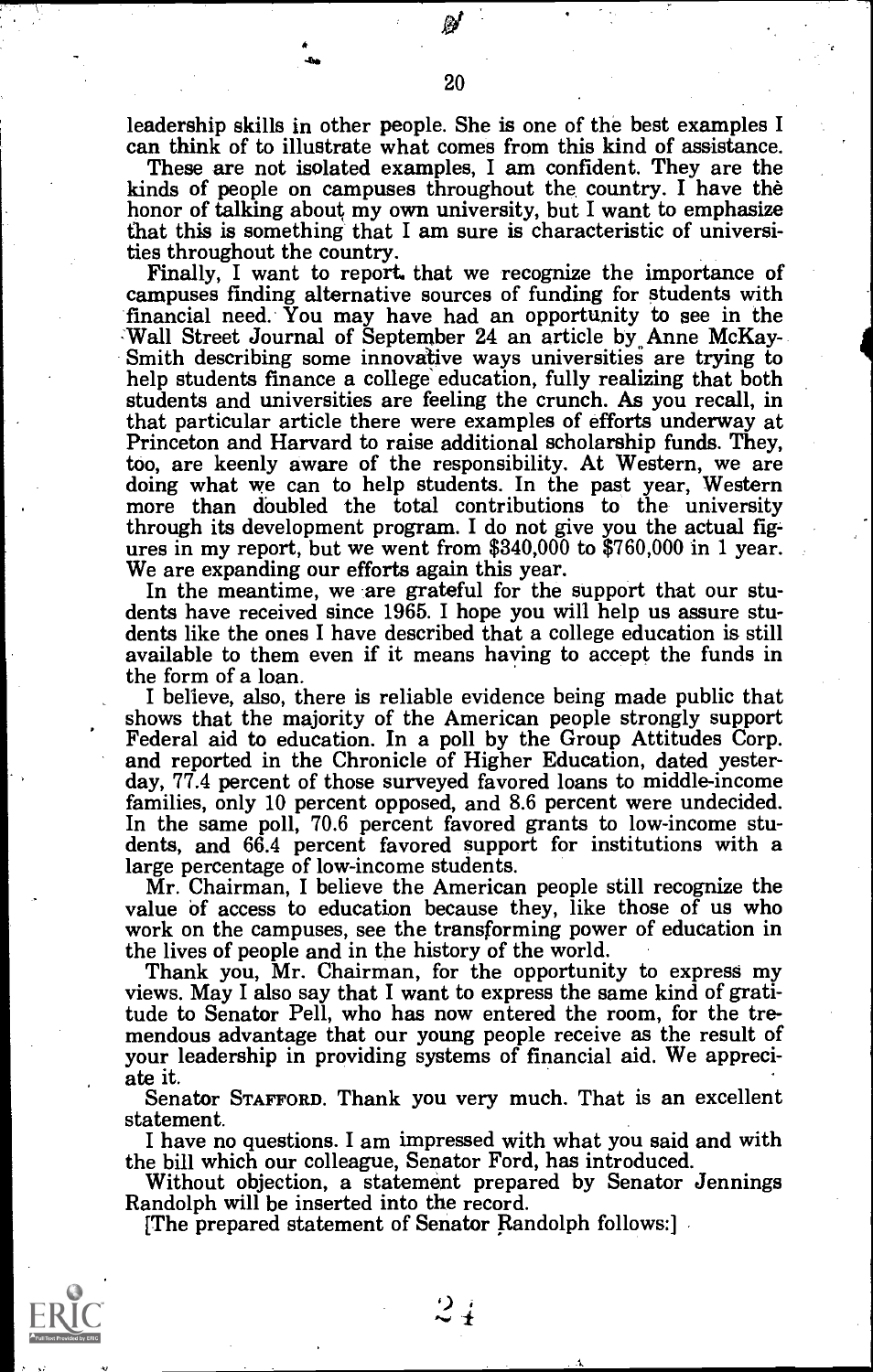PREPARED STATEMENT SENATOR JENNINGS RANDOLPH (D-WV) SUBCOMMITTEE ON EDUCATION,4ARTS & HUMANITIES COMMITTEE ON LABOR AND HUMAN RESOURCES UNITED STATES SENATE ROOM 4232 DIRKSEN SENATE BUILDING PUBLIC HEARING -- S. 2655, STUDENT LOAN ASSISTANCE AMENDMENTS

MR. CHAIRMAN, I AM PLEASED TO PROVIDE MY PREPARED STATEMENT FOR THIS HEARING RECORD ON S. 2655, THE STUDENT LOAN ASSISTANCE AMENDMENTS, WHICH I COSPONSOR, THE BILL, INTRODUCED BY MY ABLE COLLEAGUE, SENATOR WENDELL FORD OF KENTUCKY, BRIEFLY DESCRIBED, SEEKS TO PROVIDE BENEFITS TO COLLEGE-BOUND STUDENTS WITH EXTREME FINANCIAL NEED  $\pi$ - A NEED CREATED BY ACTIONS OF THE CONGRESS TO WITH-DRAW AND PHASE-OUT CERTAIN TUITION BENEFITS PROYIDED FOR UNDER THE SOCIAL SEUCIRYT ACT.

THE BILL WOULDPERMIT THOSE STUDENTS AFFECTED BY THESE CONGRES-SIONALLY MANDATED CHANGES IN THE SOCIAL SECURITY ACT, WITHDRAWING TUITION AID FOR THOSE STUDENTS NOT IN SCHOOL BY MAY 1ST OF THIS YEAR, TO BORROW ADDITIONAL MONIES UNDER THE GUARANTEED LOAN PROGRAM.

. -

 $25$ 

FOR THOSE STUDENTS ONLY, THE GSL ANNUAL MAXIMUM AMOUNT FOR -UNDERGRADUATE STUDY WOULD BE INCREASED FROM \$2,500 PER YEAR TO \$4,500 A YEAR -- AN INCREASED BORROWING POWER OF \$2,000 PER STU-DENT.

I HAVE SUPPORTED LEGISLATION OVER THE PAST YEAR THAT TRIED, IN VAIN, TO FRESTORE SOME OF THESE STUDENT BENEFITS BY EXTENDING THE EFFECTIVE DATE OF THE CHANGES TO OCTOBER 1 OF THIS YEAR, RATHER THAN THE MAY 1ST EFFECTIVE DATE. NEEDLESS TO SAY, THOSE EFFORTS FAILED WHEN CONSIDERED BY THE FULL SENATE.

THE IMPACT ON COLLEGE-AGE YOUTHS WHO ARE THE SURVIVING CHILDREN OF DECEASED PARENTS, OR THE CHILDREN OF PARTIALLY OR TOTALLY DIS-ABLED PARENT OR PARENTS, HAS BEEN CRUEL IN THE EXTREME, PARENTS WHO HAD COME TO BELIEVE THEY COULD RELY ON THE SOCIAL SECURITY ACT AND ITS PROVISION FOR STUDENT TUITION NEEDS -- BASED ON THEIR BELIEF THAT THESE WERE CONSIDERED EARNED BENEFITS RESULTING FROM THEIR PARENTAL CONTRIBUTIONS TO THE TRUST FUND DURING THEIR WORKING LIVES -- LEARNED HARSHLY THAT IN ALL CASES THEIR CHILDREN, EITHER IMMEDIATELY, OR IN THE IMMEDIATE FUTURE, WOULD HAVE SUCH AID WITH- ' DRAWN AND NO LONGE ALLOWED.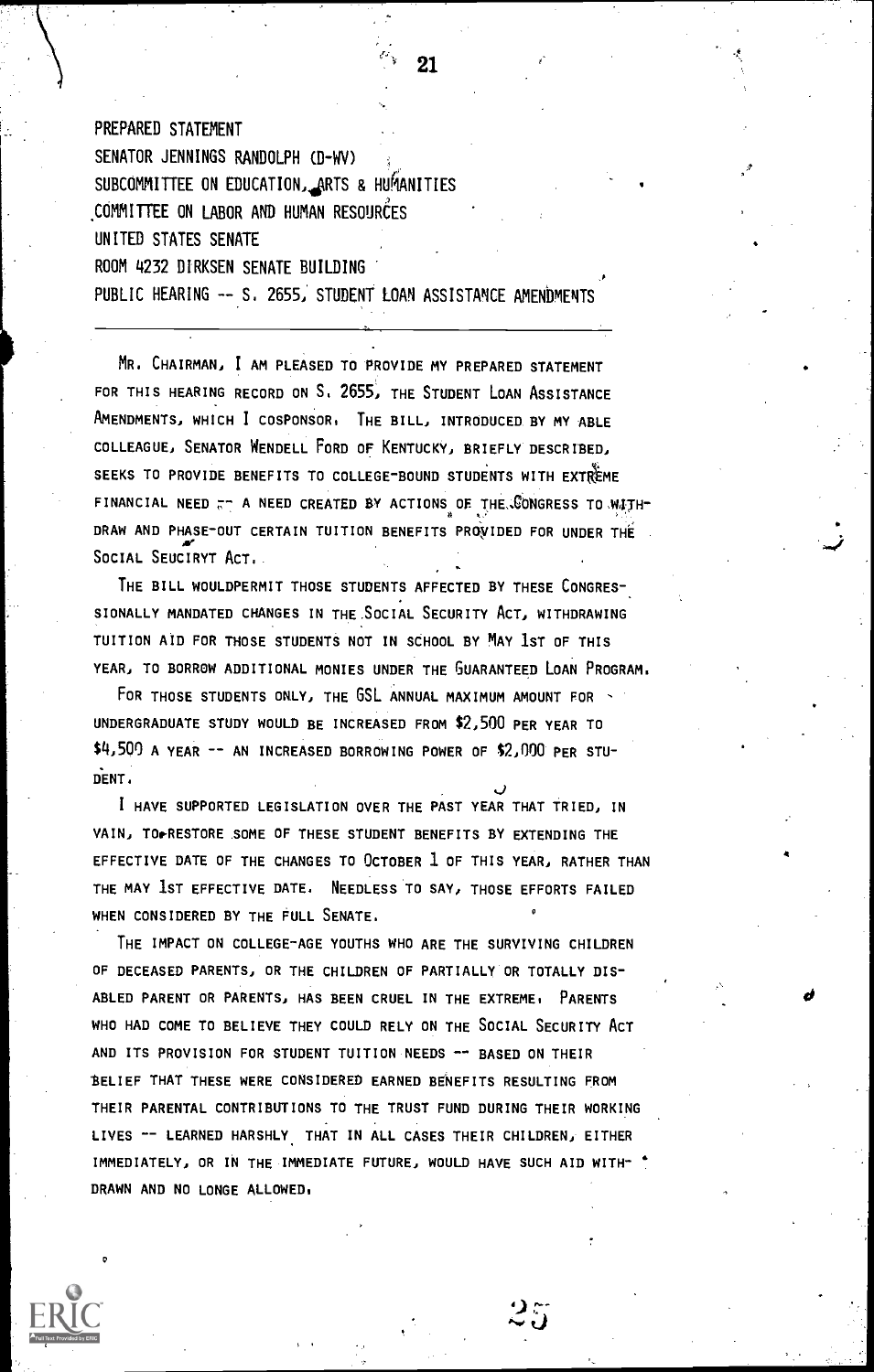THE ADMINISTRATION OF COURSE, USING THEIR USUAL RHETORIC THAT IS MEANINGLESS IN THE REAL WORLD, INSISTED THAT SUCH STUDENTS COULD QUALIFY IMMEDIATELY FOR OTHER STUDENT AID UNDER PROGRAMS THAT PRO-VIDES TUITION ASSISTANCE BASED ON EXTREME FINANCIAL NEED FOR LOW-INCOME STUDENTS -- WHILE AT THE SAME TIME WERE STRONGLY PURSUING DRASTIC CUTS IN THOSE VERY SAME PROGRAMS SO THAT FEWER STUDENTS WOULD OR COULD BE SERVED.

-2-

NOT ONLY WERE THESE STUDENT BENEFITS VERY SUDDENLY ABOLISHED; BUT THE DELAY AND MISLEADING MANNER IN WHICH STUDENTS WERE INFORMED OF THE CHANGES IN LAW BY BOTH THE DEPARTMENT OF SOCIAL SECURITY AND THE DEPARTMENT OF EDUEATION, WAS UNCONSCIONABLE. AMPLE TIME WAS NOT GIVEN FOR THOSE STUDENTS TO PLAN FOR OBTAINING FUNDS FROM OTHER SOURCES; AND INDEED FEW SOURCES WERE AVAILABLE TO THEM,

PERMITTING THESE STUDENTS WHO NORMALLY WOULD BE ELIGIBLE FOR\* DIRECT GRANTS FOR TUITION; WITH NO REPAYMENT REQUIRED; TO BORROW' UP TO \$4,500 UNDER THE GSL PROGRAM WILL SERVE THEIR NEEDS, BUT LEAVE THEM WITH A LOAN INDEBTEDNESS OVER A FOUR-YEAR UNDERGRADUATE PERIOD, NOT TO MENTION GRADUATE SCHOOL, THAT SHOULD NEVER HAVE BEEN REQUIRED OF THEM, BY THE VERY FACT OF THEIR BEING CHILDREN OF DISABLED PARENTS -- DISABILITIES DERIVING FROM THE WORKPLACE, OLD AGE, OR SERVICE IN THE ARMED FORCES -- OR IN MANY CASES STUDENTS WHO HAVE BEEN ORPHANED; SHOULD HAVE PERMITTED THEM THE CONTINUING \*ELIGIBILITY FOR GRANT-IN-AID THAT REQUIRES NO REPAYMENT.

BUT COLLEGE TUITIONS THAT ARE INCREASINGLY ON THE RISE TODAY, HAVE RESULTED IN STUDENTS, NO MATTER HOW POOR THEIR CIRCUMSTANCES, HAVING TO RELY ON HIGH-INTEREST LOAN PROGRAMS EVEN AFTER ESTAB-LISHING ELIGIBILITY UNDER EXISTING GRANTS IN AID PROGRAMS. THIS IS DOUBLY TRUE OF, STUDENTS FORMERLY ELIGIBLE UNDER THE SOCIAL SEC- URITY ACT FOR SUCH AID.

. MR. CHAIRMAN, I AM ALL FOR RESPONSIBLE SPENDING AND FISCAL RESTRAINT ON THE PART OF GOVERNMENT; AND ALTHOUGH I HAVE TRIED WHEN MY CONSCIENCE WOULD PERMIT TO VOTE FOR CHANGES IN STUDENT AID PROGRAMS THAT REQUIRE MORE ACCOUNTABILITY FOR THIS FEDERAL EXPENDI-TURE; I CANNOT IN GOOD FAITH AGREE THAT THESE STUDENTS; THROUGH NO FALULT OF THEIR OWN, SHOULD BE CALLED UPON TO BEAR THE ADDITIONAL BURDEN OF CUTTING FEDERAL DEFICITS BY GIVING UP THEIR SOCIAL SECURITY STUDENT BENEFITS. I WONDER WHY IT IS THAT -- OVER AND OVER AGAIN --WE ARE ASKED TO BALANCE THE BUDGET ON THE BACKS OF THOSE WHO CAN LEAST AFFORD IT?

cy.

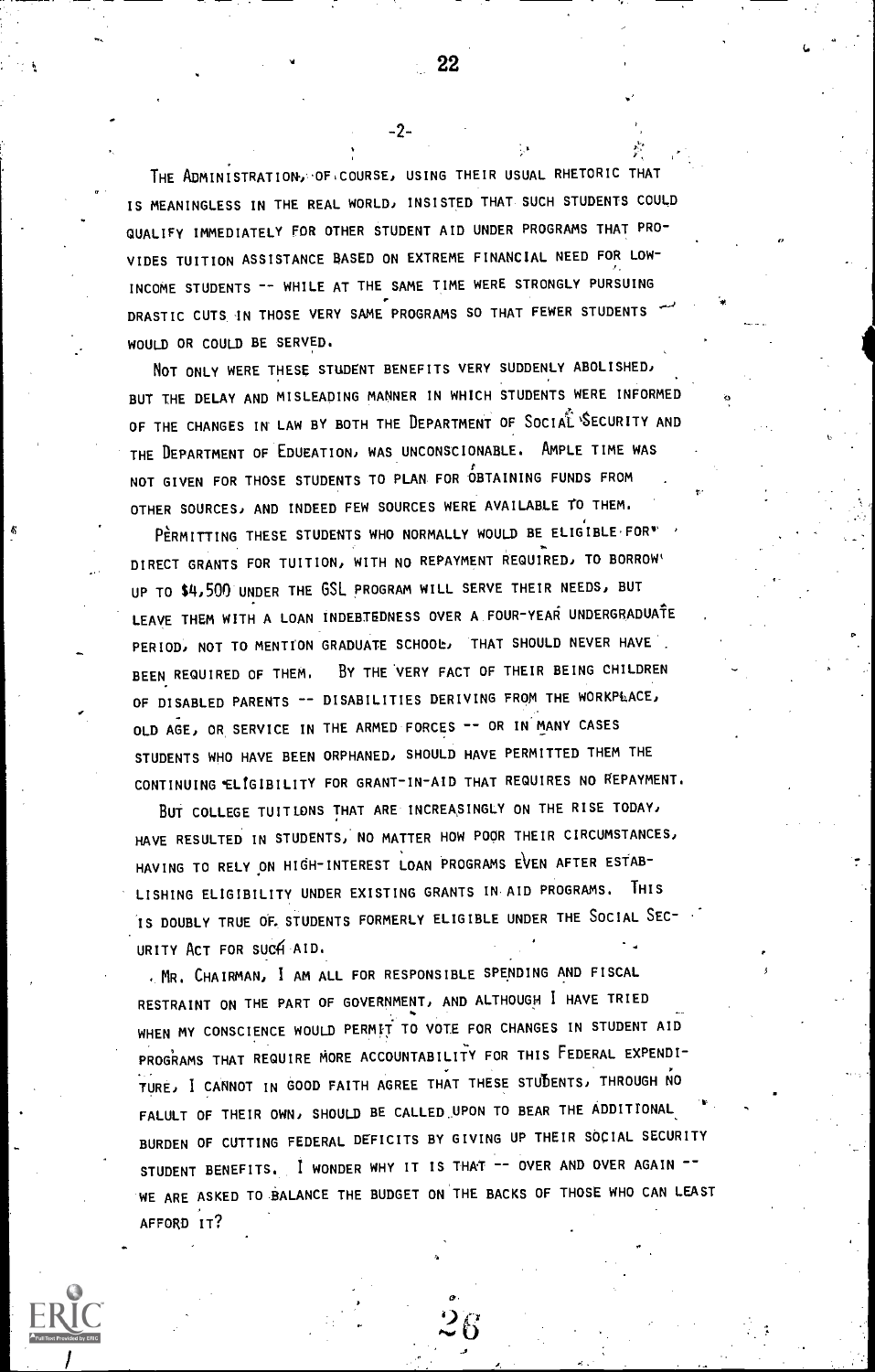HOW CAN WE BEST HELP THOSE STUDENTS? WE MAY NOT BE ABLE TO MAKE OUTRIGHT GRANTS IN AID TO THEM FOR COLLEGE TUITION, BUT WE CAN SURELY PERMIT THEM ADDITIONAL BORROWING-POWER TO ASSURE THEIR ACCESS TO EDUCATINAL OPPORTUNITY.

AS I HAVE EARLIER STATED, MR. CHAIRMAN, 1 GRIEVE OVER THE FACT THAT THESE STUDENTS -- MORE DESERVING ON THE BASIS OF NEED THAN ANY OTHER SEGMENT OF OUR POPULATION OF COLLEGE-AGE YOUTH -- WILL HAVE MASSIVE LOANS TO PAY BACK WHEN THE'L COMPLETE THEIR EDUCATIONS AND ENTER THE WORK FORCE  $+$  but something must be done. And since THESE GUARANTEED LOANS CARRY'A 9 PERCENT INTEREST RATE, AND A 5 PERCENT LOAN ORIGINATION FEE, IMPOSED ON EACH BORROWING STUDENT, WE CANNOT BE ACCUSED OF PROPOSING A SO-CALLED "GIVE AWAY" PROGRAM AS HAS BEEN SAID ABOUT THE STUDENT BENEFITS PREVIOUSLY ALLOWED UNDER THE-SOCIAL SECURITY ACT.

IF THESE YOUNG PEOPLE ARE TO HAVE A CHOICE OF INSTITUTIONS THEY DESIRE TO ATTEND -- FOR EXAMPLE A PRIVATE COLLEGE OR UNIVERSITY WHERE TUITIONS ARE HIGHER -- THEN IT IS ESSENTIAL THAT WE PROVIDE THEM WITH SUFFICIENT FUNDS TO PERMIT THEM TO MAKE THAT CHOICE.

I WISH WE COULD HOPE THAT SUFFICIENT FUNDS WOULD BE AVAILABLE TO THESE STUDENTS, SO SUDDENLY STRICKEN FROM THE SOCIAL SECURITY ROLLSWINDER EXISTING GRANT PROGRAMS, SO THAT BORROWING WOULDNOT BE NECESSARY -- FOR OUR GRANT-IN-AID PROGRAMS FOR STUDENTS ARE 4 MEANT TO SERVE THOSE WITH THE GREATEST FINANCIAL NEED -- WHO COME FROM ECONOMICALLY DISADVANTAGED, LOW AND FIXED-INCOME HOMES. BUT SUCH IS NOT THE CASE.

I THANK THE CHAIRMAN FOR THIS OPPORTUNITY TO EXPRESS MY SUPPORT FOR S. 2655, THE STUDENT LOAN ASSISTANCE AMENDMENTS.



23